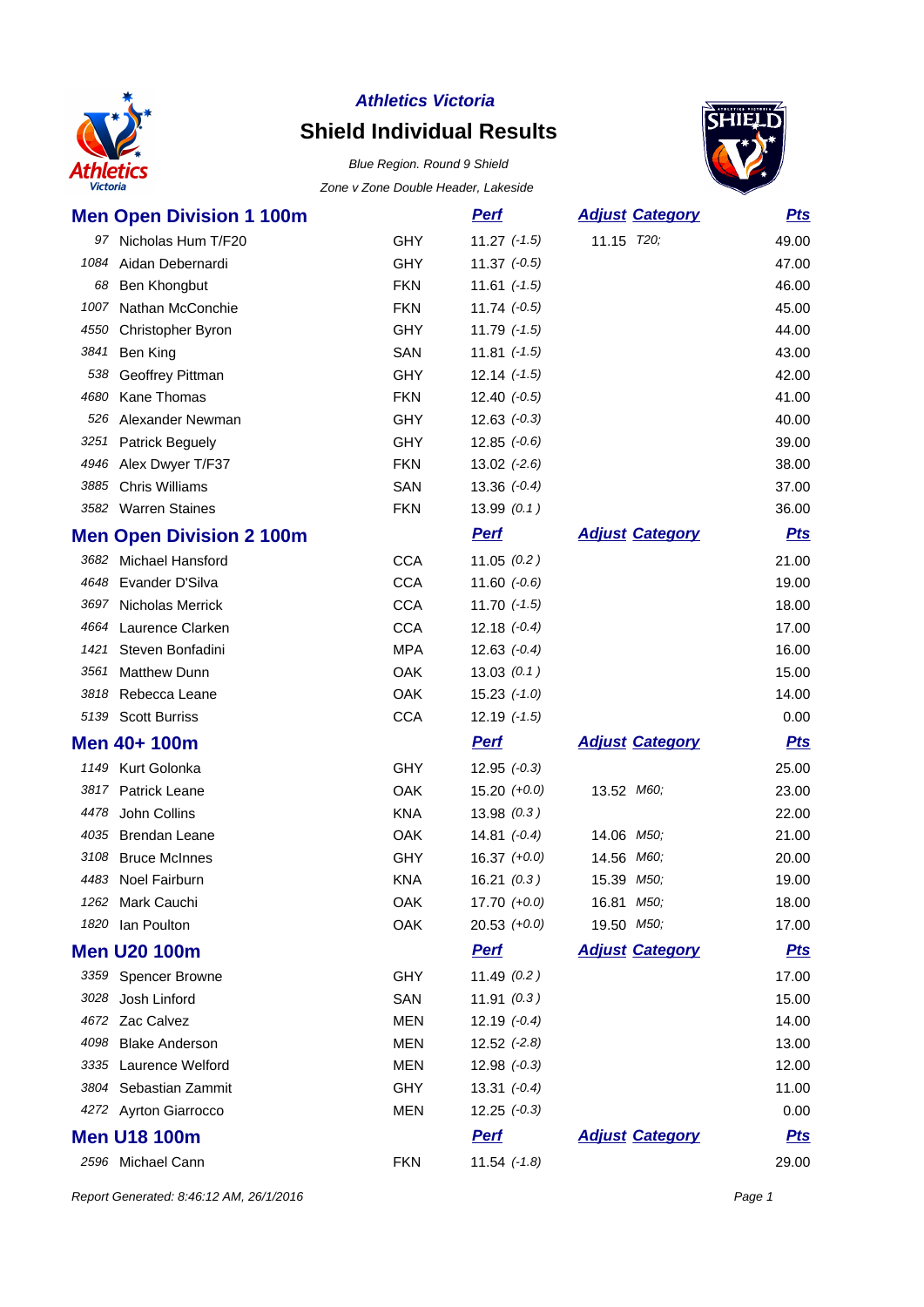

# **Shield Individual Results**



|      |                                   | Zune v Zune Duuble Header, Lakeside |                  |                        | ✓          |
|------|-----------------------------------|-------------------------------------|------------------|------------------------|------------|
|      | 3943 Denzell Vatansever Ly        | <b>CCA</b>                          | 11.57 $(-1.5)$   |                        | 27.00      |
|      | 3017 Tom Tanojevic                | SAN                                 | 11.68 $(-0.6)$   |                        | 26.00      |
| 3738 | Jordan Carthew                    | <b>CCA</b>                          | $11.84$ $(-0.6)$ |                        | 25.00      |
| 3502 | Corey Robinson                    | <b>KNA</b>                          | $12.04$ $(-0.6)$ |                        | 24.00      |
|      | 2705 Lachlan Herd                 | <b>CCA</b>                          | $12.14$ $(-1.5)$ |                        | 23.00      |
| 4041 | Jesse Mulder                      | <b>FKN</b>                          | $12.23 (-0.3)$   |                        | 22.00      |
| 3033 | Dylan Burrows                     | <b>FKN</b>                          | $12.38$ $(-1.5)$ |                        | 21.00      |
| 3744 | Daniel Vella                      | <b>FKN</b>                          | $12.45$ $(-1.5)$ |                        | 20.00      |
| 4290 | <b>Stuart Cafarella</b>           | SAN                                 | $12.50$ $(-1.5)$ |                        | 19.00      |
| 3696 | Benjamin Merrick                  | <b>CCA</b>                          | $12.96 (-0.4)$   |                        | 18.00      |
|      | 4417 Alden Collins                | <b>FKN</b>                          | $12.90$ $(-1.1)$ |                        | 0.00       |
|      | <b>Men U16 100m</b>               |                                     | <b>Perf</b>      | <b>Adjust Category</b> | <b>Pts</b> |
|      | 206 Aaron Leferink                | SAN                                 | $11.46$ $(-0.5)$ |                        | 33.00      |
|      | 3198 Patrick Myles                | <b>MEN</b>                          | $11.99$ $(-1.1)$ |                        | 31.00      |
| 3281 | Kaine Foster                      | <b>CCA</b>                          | $12.06$ $(-1.5)$ |                        | 30.00      |
| 3259 | Daniel Mouratch                   | SAN                                 | $12.10 (-0.3)$   |                        | 29.00      |
|      | 4014 Kareem Nasser                | <b>CCA</b>                          | $12.22$ $(-1.1)$ |                        | 28.00      |
| 3603 | <b>Isaac Taylor</b>               | <b>FKN</b>                          | $12.35$ $(-1.1)$ |                        | 27.00      |
| 3873 | Cameron De Bruin                  | <b>CCA</b>                          | $12.52$ $(-1.1)$ |                        | 26.00      |
|      | 3164 HAYDEN WOLRATH               | <b>HLB</b>                          | 12.53(0.1)       |                        | 25.00      |
| 5381 | Will Hamill                       | <b>FKN</b>                          | $12.61 (-0.3)$   |                        | 24.00      |
| 4010 | <b>Connor Malley</b>              | <b>CCA</b>                          | $12.65$ $(-1.5)$ |                        | 23.00      |
| 3509 | Declan McBean                     | <b>HLB</b>                          | 12.86(0.1)       |                        | 22.00      |
| 3253 | Kyle Llewellyn                    | <b>MPA</b>                          | $13.14$ $(-1.5)$ |                        | 21.00      |
| 3822 | Michael Hough                     | <b>KNA</b>                          | $13.21 (-0.5)$   |                        | 20.00      |
| 3365 | Kael Rushton                      | <b>KNA</b>                          | $13.41$ $(-1.9)$ |                        | 19.00      |
|      | 3405 Zach Lane                    | <b>FKN</b>                          | $13.69$ $(-0.5)$ |                        | 18.00      |
|      | 3661 Mason Faumuina               | <b>CCA</b>                          | $12.88$ $(-0.4)$ |                        | 0.00       |
|      | <b>Men U14 100m</b>               |                                     | <b>Pert</b>      | <b>Adjust Category</b> | <u>Pts</u> |
|      | 2943 William Reid                 | <b>FKN</b>                          | $13.07$ $(-2.6)$ |                        | 37.00      |
| 4494 | Jackson Sweet                     | SAN                                 | $13.57$ $(-1.1)$ |                        | 35.00      |
| 3931 | <b>Omar Nasser</b>                | <b>CCA</b>                          | $13.87$ $(-1.1)$ |                        | 34.00      |
|      | 3636 Noah Oliver                  | <b>MEN</b>                          | $14.50$ $(-1.1)$ |                        | 33.00      |
|      | <b>Women Open Division 1 100m</b> |                                     | <u>Perf</u>      | <b>Adjust Category</b> | <u>Pts</u> |
|      | 25 Ashleigh Whittaker             | SAN                                 | $11.99$ $(-1.5)$ |                        | 25.00      |
|      | 3136 Emma Knight                  | SAN                                 | $12.72$ $(-1.1)$ |                        | 23.00      |
|      | 4106 Nicola Davis                 | GHY                                 | 13.05(0.2)       |                        | 22.00      |
| 2928 | <b>Emily McLean</b>               | <b>GHY</b>                          | 13.12(2.2)       |                        | 21.00      |
| 3173 | Jennifer King                     | GHY                                 | 13.22(2.2)       |                        | 20.00      |
| 3340 | Natalie Leontaridis               | GHY                                 | 13.42(0.4)       |                        | 19.00      |
| 2762 | Ruby Holten                       | SAN                                 | $13.56$ $(-0.4)$ |                        | 18.00      |
| 3238 | Nicole Pennings                   | <b>KNA</b>                          | 13.79 (2.2)      |                        | 17.00      |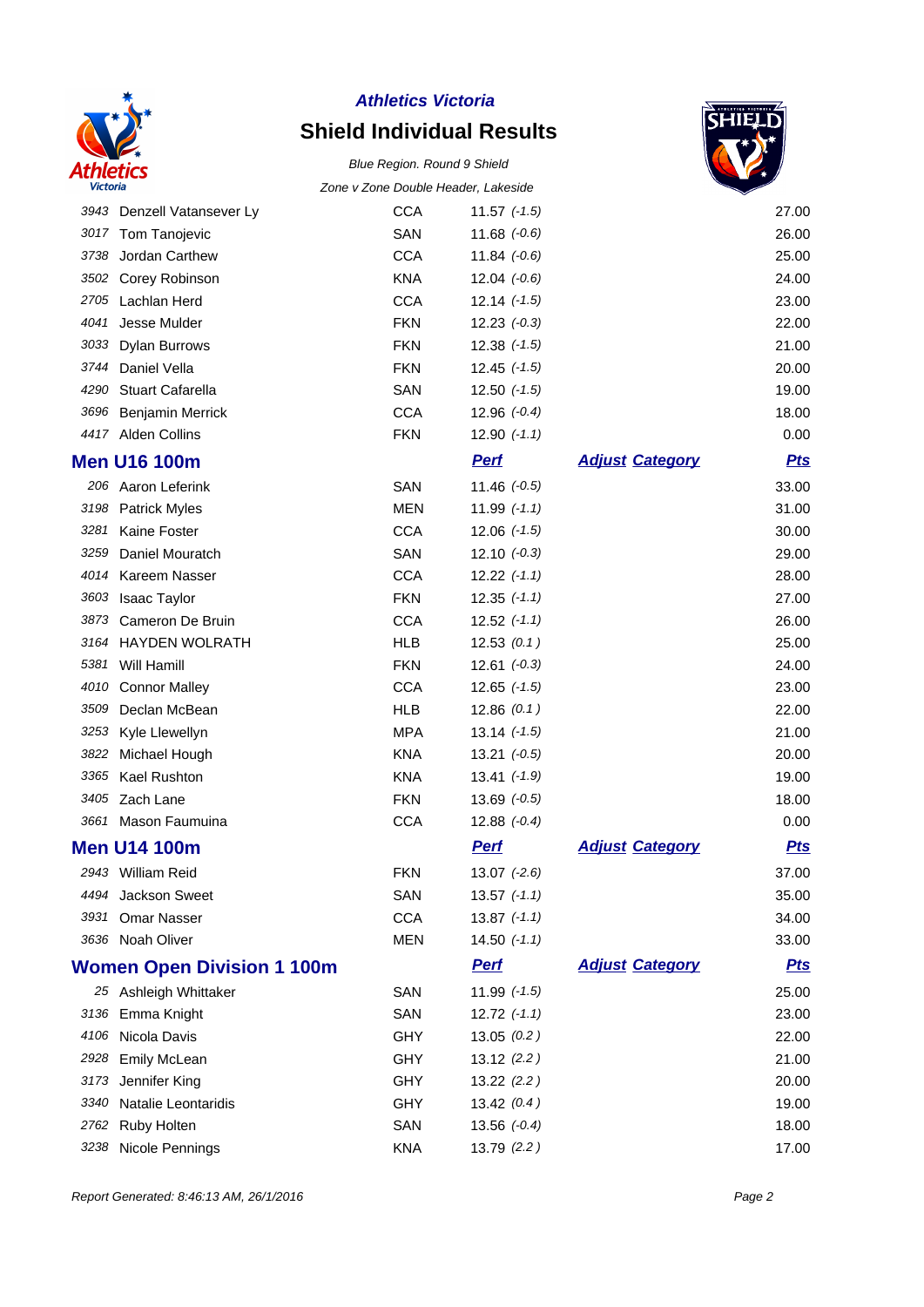

# **Shield Individual Results**

3084 Megan Grubb **SAN** 13.81 (-0.9) 16.00 Blue Region. Round 9 Shield Zone v Zone Double Header, Lakeside



|      | <b>Women Open Division 2 100m</b> |            | <u>Perf</u>      | <b>Adjust Category</b> | <u>Pts</u> |
|------|-----------------------------------|------------|------------------|------------------------|------------|
|      | 3864 Carmen De Bruin              | <b>CCA</b> | $12.77$ $(-1.1)$ |                        | 25.00      |
|      | 4083 Alona Broome                 | <b>FKN</b> | 13.28(0.2)       |                        | 23.00      |
| 2881 | <b>Corey Pendry</b>               | <b>HLB</b> | 13.71(0.4)       |                        | 22.00      |
| 4212 | Chloe Barnard                     | <b>FKN</b> | $13.80 (-0.7)$   |                        | 21.00      |
| 4087 | Lucy Romanoff                     | <b>FKN</b> | 13.96(0.4)       |                        | 20.00      |
| 3417 | Megan Heap                        | <b>FKN</b> | 14.13(1.0)       |                        | 19.00      |
| 3637 | <b>Tess Parton</b>                | <b>MEN</b> | 14.36(1.0)       |                        | 18.00      |
| 5156 | Kate Munro                        | <b>CCA</b> | $15.88$ $(-1.0)$ |                        | 17.00      |
| 4396 | Stephanie Comfort                 | <b>CCA</b> | 16.08(1.0)       |                        | 16.00      |
| 1886 | Helen Bryan                       | <b>MEN</b> | 17.02(1.3)       |                        | 15.00      |
| 1888 | Kim Fernandes                     | <b>MEN</b> | 17.46(1.3)       |                        | 14.00      |
| 1184 | Jeanne Bryan                      | MEN        | 22.77            |                        | 13.00      |
| 1008 | <b>Kimberley Boyce</b>            | <b>FKN</b> | 14.50(2.2)       |                        | 0.00       |
| 4067 | Bianca Jones                      | <b>FKN</b> | 14.22(2.2)       |                        | 0.00       |
|      | <b>Women U20 100m</b>             |            | <b>Perf</b>      | <b>Adjust Category</b> | <u>Pts</u> |
|      | 3180 Olivia Russo                 | SAN        | $12.84 (-0.7)$   |                        | 9.00       |
|      | 1609 Clodagh Grogan               | SAN        | 14.12(1.0)       |                        | 7.00       |
|      | <b>Women U18 100m</b>             |            | <b>Perf</b>      | <b>Adjust Category</b> | <u>Pts</u> |
|      | 3246 Christine Byrne              | GHY        | $12.50$ $(-1.1)$ |                        | 33.00      |
|      | 124 Alexia Loizou                 | <b>FKN</b> | 12.65(0.2)       |                        | 31.00      |
| 4165 | Claudia Whitfort                  | GHY        | $13.13 (-0.7)$   |                        | 30.00      |
|      | 3932 Yasmine Nasser               | <b>CCA</b> | 13.28(0.5)       |                        | 29.00      |
| 4416 | Emma Valeri                       | <b>GHY</b> | 13.59 $(-0.4)$   |                        | 28.00      |
| 3411 | Ella Collis                       | <b>MEN</b> | $13.70 (-0.8)$   |                        | 27.00      |
| 4576 | <b>Tasmin Elwin</b>               | <b>FKN</b> | 13.71(1.0)       |                        | 26.00      |
| 4099 | <b>Grace Stebbins</b>             | MEN        | 14.00(0.1)       |                        | 25.00      |
| 4065 | Cassandra Cain                    | <b>FKN</b> | 14.02(0.4)       |                        | 24.00      |
| 1740 | <b>Kaitlin Barr</b>               | GHY        | $14.19(-0.9)$    |                        | 22.50      |
| 4013 | Briana O'Donohue                  | <b>FKN</b> | $14.19 (-0.4)$   |                        | 22.50      |
|      | 4537 Alyssa Prosser               | <b>CCA</b> | 15.28(0.1)       |                        | 21.00      |
|      | 4144 Tessa Bottomley              | <b>CCA</b> | 15.52(0.1)       |                        | 20.00      |
|      | 1006 Jordyn McConchie             | <b>FKN</b> | 14.75(1.0)       |                        | 0.00       |
|      | 5164 Sian O'Leary                 | <b>GHY</b> | $14.54$ $(-0.9)$ |                        | 0.00       |
|      | <b>Women U16 100m</b>             |            | <b>Perf</b>      | <b>Adjust Category</b> | <u>Pts</u> |
|      | 3470 Meg Cairns                   | SAN        | 13.13(0.9)       |                        | 33.00      |
| 3334 | Jessica Welford                   | <b>MEN</b> | $13.22 (-0.7)$   |                        | 31.00      |
| 3003 | <b>Emily Wallace</b>              | SAN        | 13.23(0.9)       |                        | 30.00      |
| 3218 | Skyla Lauch                       | <b>FKN</b> | $13.28$ $(-0.8)$ |                        | 29.00      |
| 3421 | Ines Vandame                      | SAN        | 13.45(0.5)       |                        | 28.00      |

Report Generated: 8:46:13 AM, 26/1/2016 **Page 3**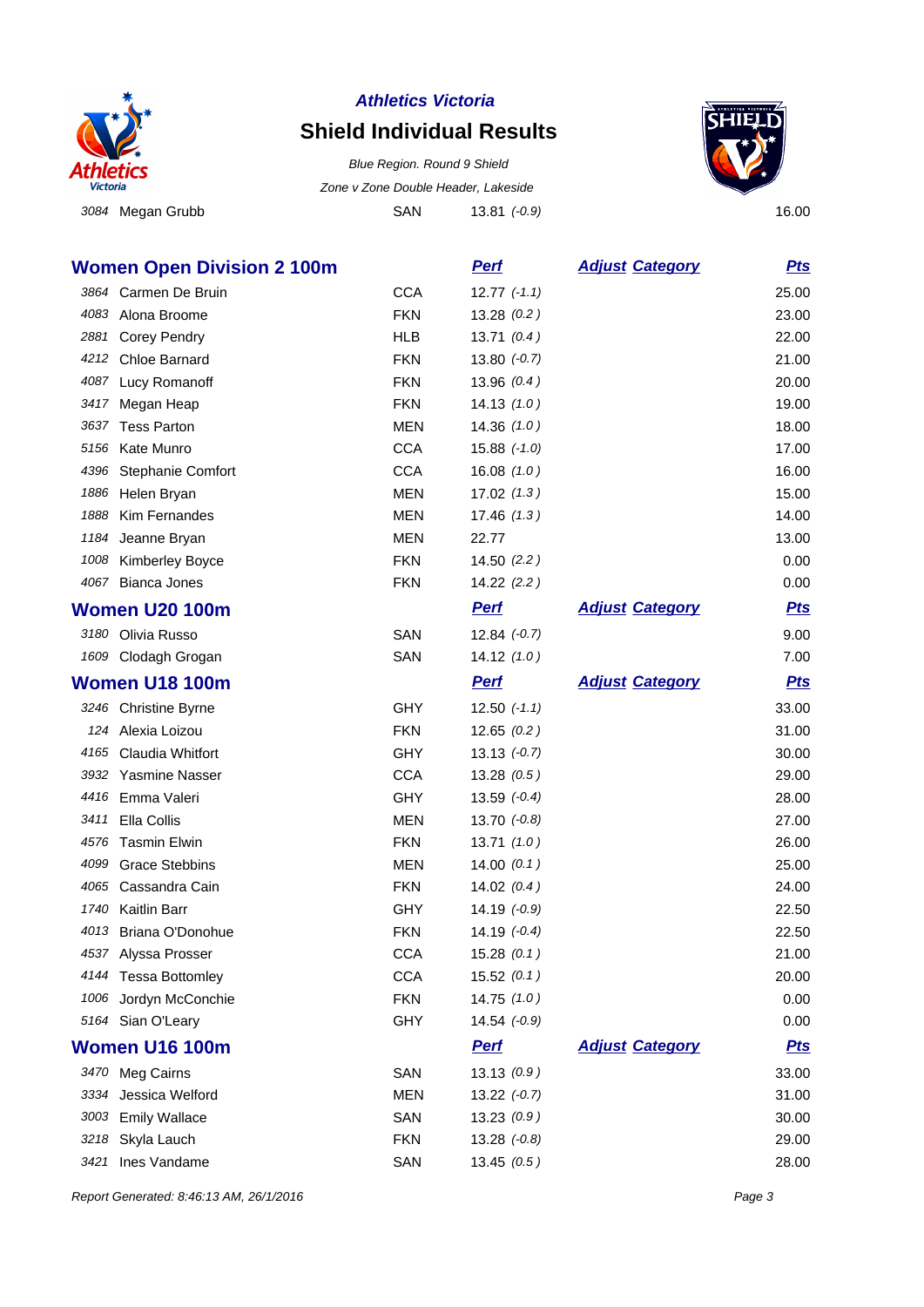

# **Shield Individual Results**





| <b>Victoria</b> |                                 | Zone v Zone Double Header, Lakeside |                  |                        |            |
|-----------------|---------------------------------|-------------------------------------|------------------|------------------------|------------|
|                 | 4692 Anna Plessinger            | <b>SAN</b>                          | 13.69(0.9)       |                        | 27.00      |
| 4167            | Georgia Middleton               | <b>FKN</b>                          | $13.75$ $(-0.9)$ |                        | 26.00      |
| 3553            | Monique Larose                  | <b>KNA</b>                          | $13.79 (-0.4)$   |                        | 25.00      |
| 3638            | Ruby Paterno                    | <b>MEN</b>                          | $14.19(-0.8)$    |                        | 24.00      |
| 3651            | <b>Holly Hodges</b>             | <b>KNA</b>                          | $14.23$ $(-0.9)$ |                        | 23.00      |
| 4656            | Jemima Savage                   | <b>MEN</b>                          | 14.80(0.1)       |                        | 22.00      |
| 3621            | <b>Chloe Satchwell</b>          | <b>CCA</b>                          | $DQ$ (-0.9)      |                        | 0.00       |
|                 | <b>Women U14 100m</b>           |                                     | <b>Perf</b>      | <b>Adjust Category</b> | <u>Pts</u> |
|                 | 1143 Abbey Bradley-Power        | <b>FKN</b>                          | $13.04$ $(-1.1)$ |                        | 33.00      |
| 281             | Mietta Russell                  | SAN                                 | $13.20 (-0.9)$   |                        | 31.00      |
| 2945            | Macy Wight                      | <b>FKN</b>                          | $13.55 (-0.9)$   |                        | 30.00      |
| 3446            | Anastasia Weller                | <b>CCA</b>                          | $13.69$ $(-0.9)$ |                        | 29.00      |
| 3581            | <b>Maddison Staines</b>         | <b>FKN</b>                          | $14.19(-1.1)$    |                        | 28.00      |
| 3269            | Jennifer Macdonald              | <b>CCA</b>                          | $14.28$ $(-0.8)$ |                        | 27.00      |
| 3963            | Alyssa Neale                    | <b>CCA</b>                          | $14.52$ $(-0.9)$ |                        | 26.00      |
| 3444            | <b>Hayley Burne</b>             | <b>CCA</b>                          | 14.79(0.5)       |                        | 25.00      |
| 4694            | Kiyani Sydnor                   | GHY                                 | $14.82$ $(-1.1)$ |                        | 24.00      |
| 3519            | Abigail Newman                  | <b>GHY</b>                          | $15.71$ $(-1.1)$ |                        | 23.00      |
| 4715            | Gemma Craddock                  | <b>GHY</b>                          | $15.73$ $(-1.1)$ |                        | 22.00      |
| 5380            | Emily Burgoine T/F40            | <b>MEN</b>                          | 20.75(1.3)       |                        | 21.00      |
|                 | <b>Men Open Division 1 400m</b> |                                     | <b>Perf</b>      | <b>Adjust Category</b> | <b>Pts</b> |
| 97              | Nicholas Hum T/F20              | <b>GHY</b>                          | 51.26            | 50.74 T20;             | 49.00      |
| 1028            | <b>William Little</b>           | <b>GHY</b>                          | 52.35            |                        | 47.00      |
| 4550            | Christopher Byron               | GHY                                 | 55.34            |                        | 46.00      |
| 3139            | Patrick Sham-Yuen               | SAN                                 | 55.44            |                        | 45.00      |
| 4680            | Kane Thomas                     | <b>FKN</b>                          | 56.96            |                        | 44.00      |
| 3885            | <b>Chris Williams</b>           | SAN                                 | 60.77            |                        | 43.00      |
|                 | <b>Men Open Division 2 400m</b> |                                     | <b>Perf</b>      | <b>Adjust Category</b> | <b>Pts</b> |
|                 | 3682 Michael Hansford           | <b>CCA</b>                          | 52.12            |                        | 21.00      |
|                 | 4648 Evander D'Silva            | <b>CCA</b>                          | 52.53            |                        | 19.00      |
| 5139            | <b>Scott Burriss</b>            | <b>CCA</b>                          | 55.15            |                        | 18.00      |
|                 | 3824 Shaun Taylor               | <b>CCA</b>                          | 58.41            |                        | 17.00      |
|                 | 3818 Rebecca Leane              | OAK                                 | 77.09            |                        | 16.00      |
|                 | Men 40+ 400m                    |                                     | <b>Perf</b>      | <b>Adjust Category</b> | <u>Pts</u> |
|                 | 1149 Kurt Golonka               | GHY                                 | 57.77            |                        | 25.00      |
| 3108            | <b>Bruce McInnes</b>            | <b>GHY</b>                          | 75.10            | 66.83 M60;             | 23.00      |
| 1262            | Mark Cauchi                     | OAK                                 | 79.64            | 75.65 M50;             | 22.00      |
| 4483            | Noel Fairburn                   | <b>KNA</b>                          | 82.33            | 78.21 M50;             | 21.00      |
| 1820            | Ian Poulton                     | OAK                                 | 88.42            | 83.99 M50;             | 20.00      |
|                 | <b>Men U20 400m</b>             |                                     | <b>Perf</b>      | <b>Adjust Category</b> | <b>Pts</b> |
| 109             | Hamish Robertson                | SAN                                 | 50.06            |                        | 17.00      |
| 3359            | Spencer Browne                  | <b>GHY</b>                          | 52.70            |                        | 15.00      |

Report Generated: 8:46:14 AM, 26/1/2016 **Page 4**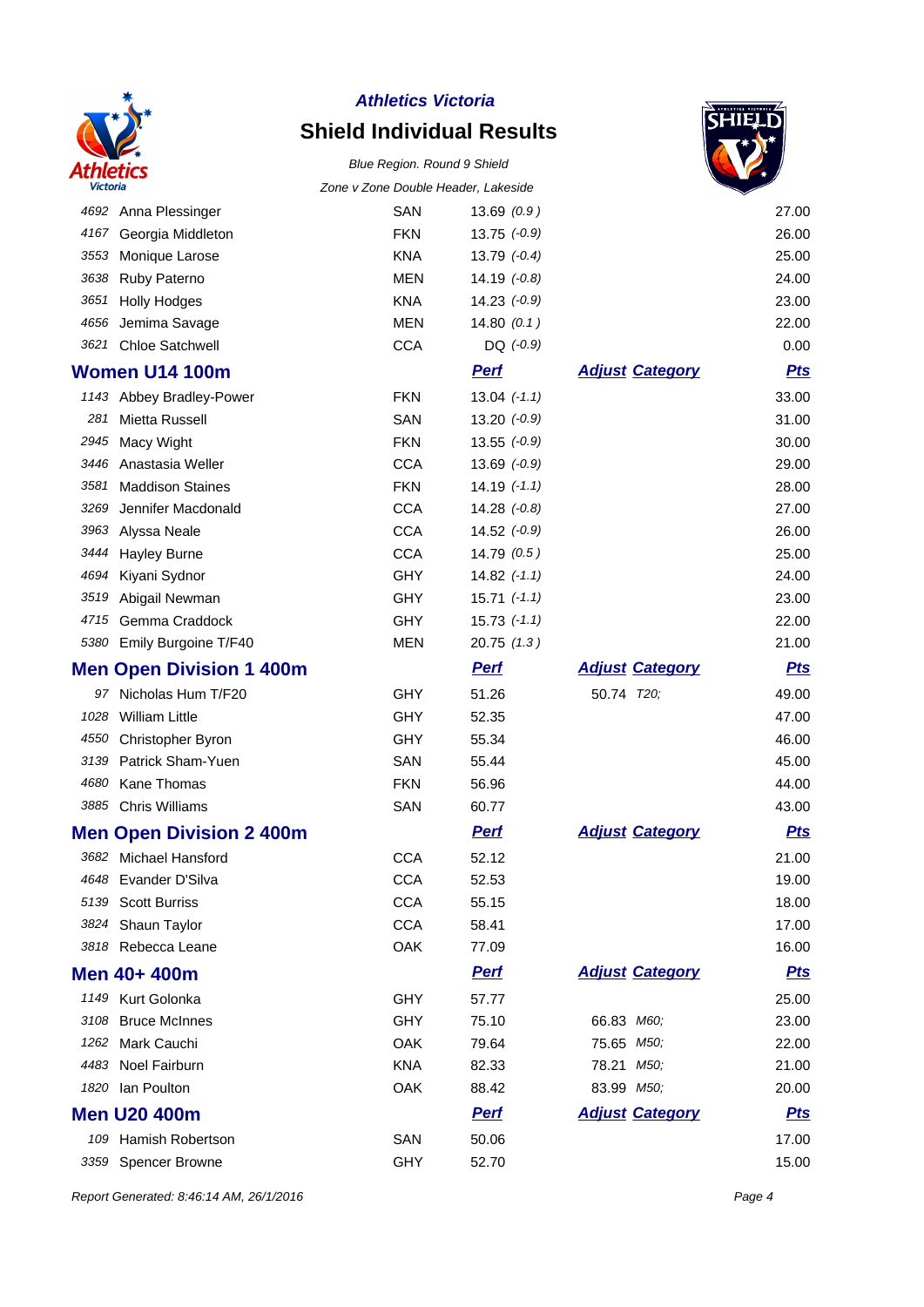

# **Shield Individual Results**

274 Tom McLean 64.17 64.17 64.17 54.17 54.17 54.17 14.00 Blue Region. Round 9 Shield Zone v Zone Double Header, Lakeside



|      | <b>Men U18 400m</b>               |            | <b>Pert</b> | <b>Adjust Category</b> | <u>Pts</u> |
|------|-----------------------------------|------------|-------------|------------------------|------------|
|      | 139 Lawson Power                  | <b>FKN</b> | 48.75       |                        | 29.00      |
|      | 132 Harrison Kimpton-Moss         | SAN        | 51.11       |                        | 27.00      |
| 3738 | Jordan Carthew                    | <b>CCA</b> | 51.20       |                        | 26.00      |
| 3502 | Corey Robinson                    | <b>KNA</b> | 51.96       |                        | 25.00      |
|      | 2705 Lachlan Herd                 | <b>CCA</b> | 52.25       |                        | 24.00      |
| 3744 | Daniel Vella                      | <b>FKN</b> | 54.66       |                        | 23.00      |
| 3017 | Tom Tanojevic                     | SAN        | 55.75       |                        | 22.00      |
| 3696 | <b>Benjamin Merrick</b>           | <b>CCA</b> | 57.32       |                        | 21.00      |
| 3650 | Harry Blackburn                   | <b>KNA</b> | 57.44       |                        | 20.00      |
| 4328 | Joshua Grant                      | <b>GHY</b> | 58.21       |                        | 19.00      |
|      | 4417 Alden Collins                | <b>FKN</b> | 60.61       |                        | 18.00      |
|      | <b>Men U16 400m</b>               |            | <b>Perf</b> | <b>Adjust Category</b> | <b>Pts</b> |
|      | 191 Jesse Scholz                  | <b>GHY</b> | 51.59       |                        | 33.00      |
| 4014 | Kareem Nasser                     | <b>CCA</b> | 53.14       |                        | 31.00      |
| 3281 | Kaine Foster                      | <b>CCA</b> | 53.26       |                        | 30.00      |
| 208  | Adam Spencer                      | <b>GHY</b> | 55.29       |                        | 29.00      |
| 3937 | <b>Ben Edwards</b>                | <b>GHY</b> | 55.67       |                        | 28.00      |
| 3259 | Daniel Mouratch                   | SAN        | 57.61       |                        | 27.00      |
| 3509 | Declan McBean                     | <b>HLB</b> | 59.47       |                        | 26.00      |
| 3873 | Cameron De Bruin                  | <b>CCA</b> | 60.00       |                        | 25.00      |
|      | 3822 Michael Hough                | <b>KNA</b> | 62.60       |                        | 24.00      |
|      | 4834 Brandon Wiggett              | <b>FKN</b> | 63.41       |                        | 23.00      |
|      | <b>Men U14 400m</b>               |            | <b>Perf</b> | <b>Adjust Category</b> | <b>Pts</b> |
|      | 5193 Sam Banfield                 | SAN        | 59.64       |                        | 37.00      |
|      | 275 Corey Dickson                 | <b>KNA</b> | 71.16       |                        | 35.00      |
|      | <b>Women Open Division 1 400m</b> |            | <b>Pert</b> | <b>Adjust Category</b> | <b>Pts</b> |
|      | 3023 Tamsyn Lewis-Manou           | SAN        | 54.72       |                        | 25.00      |
| 3027 | <b>Rosie Kelly</b>                | SAN        | 55.24       |                        | 23.00      |
|      | 4927 Ashleigh Horrobin            | GHY        | 58.13       |                        | 22.00      |
| 2960 | Adelaide Robertson                | SAN        | 59.69       |                        | 21.00      |
| 2928 | Emily McLean                      | <b>GHY</b> | 60.48       |                        | 20.00      |
| 4106 | Nicola Davis                      | <b>GHY</b> | 60.82       |                        | 19.00      |
| 1009 | Anna Saw                          | <b>GHY</b> | 61.16       |                        | 18.00      |
|      | 3084 Megan Grubb                  | SAN        | 67.30       |                        | 17.00      |
|      | 4103 Kaitlyn Papworth T/F20       | GHY        | 74.89       | 74.14 T20;             | 16.00      |
|      | <b>Women Open Division 2 400m</b> |            | <b>Perf</b> | <b>Adjust Category</b> | <b>Pts</b> |
|      | 3864 Carmen De Bruin              | <b>CCA</b> | 59.55       |                        | 25.00      |
|      | 4244 Nicole Maher                 | <b>FKN</b> | 60.21       |                        | 23.00      |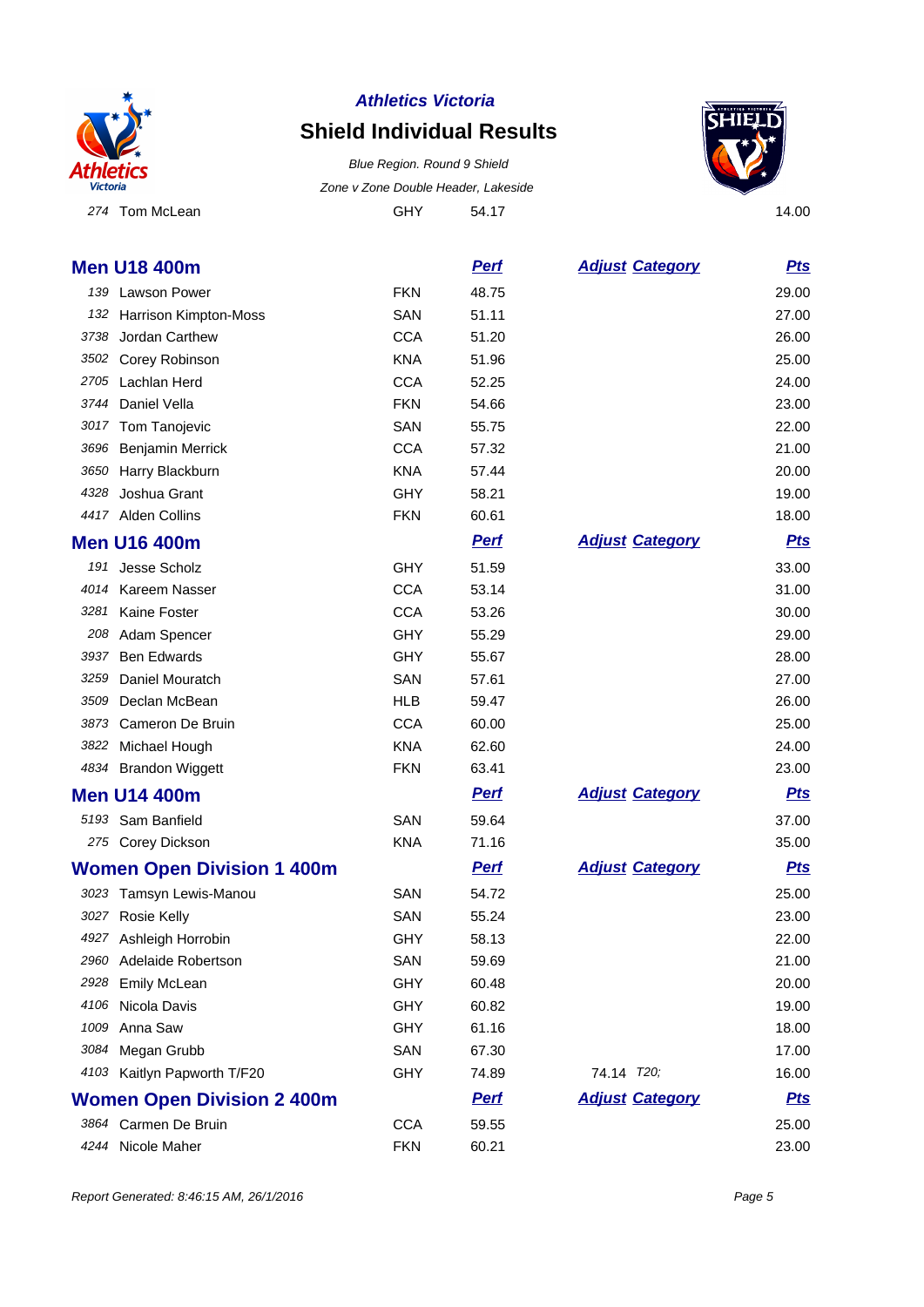

# **Shield Individual Results**



|      |                                  | Zone v Zone Double Header, Lakeside |             |                        |            |
|------|----------------------------------|-------------------------------------|-------------|------------------------|------------|
|      | 3657 Sarah Trowell               | <b>CCA</b>                          | 61.94       |                        | 22.00      |
|      | 4083 Alona Broome                | <b>FKN</b>                          | 63.09       |                        | 21.00      |
| 4067 | <b>Bianca Jones</b>              | <b>FKN</b>                          | 64.45       |                        | 20.00      |
| 4087 | Lucy Romanoff                    | <b>FKN</b>                          | 66.34       |                        | 19.00      |
| 4396 | Stephanie Comfort                | <b>CCA</b>                          | 71.73       |                        | 18.00      |
| 4212 | <b>Chloe Barnard</b>             | <b>FKN</b>                          | 67.16       |                        | 0.00       |
|      | Women U20 400m                   |                                     | <b>Pert</b> | <b>Adjust Category</b> | <b>Pts</b> |
|      | 4479 Renee Doggett               | <b>KNA</b>                          | 57.98       |                        | 9.00       |
|      | 3178 Michelle Acker              | SAN                                 | 69.57       |                        | 7.00       |
|      | <b>Women U18 400m</b>            |                                     | <b>Pert</b> | <b>Adjust Category</b> | <b>Pts</b> |
|      | 124 Alexia Loizou                | <b>FKN</b>                          | 57.52       |                        | 33.00      |
|      | 4552 Jorja Borg                  | <b>KNA</b>                          | 60.69       |                        | 31.00      |
|      | 3932 Yasmine Nasser              | <b>CCA</b>                          | 61.40       |                        | 30.00      |
|      | 3246 Christine Byrne             | GHY                                 | 63.41       |                        | 29.00      |
| 2231 | Laura Dann                       | SAN                                 | 63.91       |                        | 28.00      |
| 5186 | Clea Clifford                    | <b>FKN</b>                          | 64.13       |                        | 27.00      |
|      | 4416 Emma Valeri                 | GHY                                 | 64.76       |                        | 26.00      |
|      | 4013 Briana O'Donohue            | <b>FKN</b>                          | 65.52       |                        | 25.00      |
| 4099 | <b>Grace Stebbins</b>            | <b>MEN</b>                          | 66.22       |                        | 24.00      |
|      | 4537 Alyssa Prosser              | <b>CCA</b>                          | 74.38       |                        | 23.00      |
|      | Women U16 400m                   |                                     | <b>Pert</b> | <b>Adjust Category</b> | <b>Pts</b> |
|      | 3218 Skyla Lauch                 | <b>FKN</b>                          | 58.90       |                        | 33.00      |
|      | 3334 Jessica Welford             | <b>MEN</b>                          | 60.70       |                        | 31.00      |
| 3003 | <b>Emily Wallace</b>             | SAN                                 | 65.80       |                        | 30.00      |
| 2230 | <b>Emily Dann</b>                | SAN                                 | 66.31       |                        | 29.00      |
|      | 3651 Holly Hodges                | <b>KNA</b>                          | 69.53       |                        | 28.00      |
|      | Women U14 400m                   |                                     | <b>Perf</b> | <b>Adjust Category</b> | <b>Pts</b> |
|      | 2004 Genevieve O'Brien           | GHY                                 | 63.63       |                        | 33.00      |
|      | 2944 Lily Riley                  | <b>FKN</b>                          | 67.03       |                        | 31.00      |
|      | 3917 Taylor Alexander            | <b>MEN</b>                          | 67.78       |                        | 30.00      |
| 4628 | Krish Rajavel                    | <b>HLB</b>                          | 68.89       |                        | 29.00      |
|      | 3316 Briana Sherry               | <b>CCA</b>                          | 71.41       |                        | 28.00      |
|      | <b>Men Open Division 1 1500m</b> |                                     | <u>Perf</u> | <b>Adjust Category</b> | <u>Pts</u> |
| 3849 | Jordan Crane                     | <b>GHY</b>                          | 4:14.71     |                        | 49.00      |
| 1866 | Rosefelo Siosi                   | GHY                                 | 4:15.01     |                        | 47.00      |
| 1271 | Jack Bullock                     | GHY                                 | 4:16.35     |                        | 46.00      |
| 554  | Peter Macknamara                 | <b>GHY</b>                          | 4:19.21     |                        | 45.00      |
| 1423 | Matthew Wynne                    | GHY                                 | 4:30.89     |                        | 44.00      |
| 1678 | Eamonn Murphy                    | <b>GHY</b>                          | 4:39.35     |                        | 43.00      |
| 6125 | ryan rodriguez                   | GHY                                 | 4:39.83     |                        | 42.00      |
| 2060 | John Baker                       | GHY                                 | 4:49.30     |                        | 41.00      |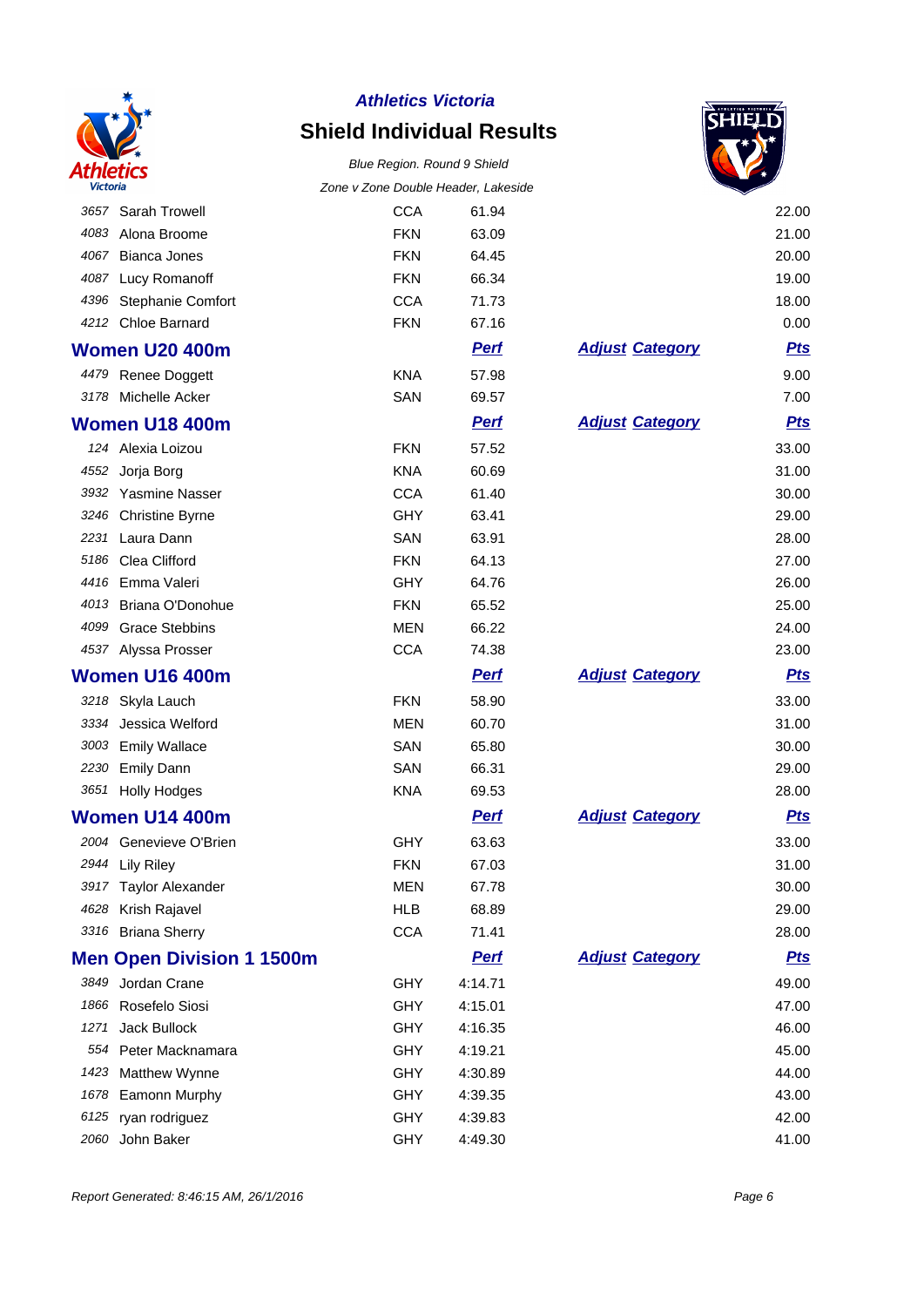

# **Shield Individual Results**

#### Blue Region. Round 9 Shield Zone v Zone Double Header, Lakeside



| <b>Men Open Division 2 1500m</b>   |            | <b>Perf</b> | <b>Adjust Category</b> | <b>Pts</b> |
|------------------------------------|------------|-------------|------------------------|------------|
| 2383<br><b>Jake Stevens</b>        | <b>MPA</b> | 3:58.42     |                        | 21.00      |
| Steven Bonfadini<br>1421           | <b>MPA</b> | 4:17.23     |                        | 19.00      |
| Shane Bishop<br>1228               | <b>MPA</b> | 4:24.31     |                        | 18.00      |
| Men 40+ 1500m                      |            | <u>Perf</u> | <b>Adjust Category</b> | <b>Pts</b> |
| 1953 George Dyer                   | <b>KNA</b> | 5:07.60     | 4:46.06 M50;           | 25.00      |
| 1014<br>Michael Wheatley           | <b>MPA</b> | 5:07.89     | 4:46.33 M50;           | 23.00      |
| 2010<br>Jeffrey Wright             | <b>KNA</b> | 5:11.02     | 4:49.24 M50;           | 22.00      |
| 1125<br>Michael Bishop             | <b>MPA</b> | 4:51.87     |                        | 21.00      |
| Wayne Hogan<br>2259                | <b>KNA</b> | 5:59.37     | 5:09.05 M60;           | 20.00      |
| 1948 Rupert Van Dongen             | <b>CCA</b> | 5:24.88     |                        | 19.00      |
| Joseph Campisi<br>1363             | <b>OAK</b> | 6:08.49     | 5:42.69 M50;           | 18.00      |
| lan Poulton<br>1820                | <b>OAK</b> | 7:47.46     | 7:14.73 M50;           | 17.00      |
| <b>Men U20 1500m</b>               |            | <u>Perf</u> | <b>Adjust Category</b> | <b>Pts</b> |
| 1889<br>Michael Kernahan           | <b>MEN</b> | 4:10.65     |                        | 17.00      |
| 3804 Sebastian Zammit              | <b>GHY</b> | 5:31.00     |                        | 15.00      |
| <b>Men U18 1500m</b>               |            | <u>Perf</u> | <b>Adjust Category</b> | <b>Pts</b> |
| 1280<br>Samuel Toll                | <b>GHY</b> | 4:00.78     |                        | 29.00      |
| <b>Callen Goldsmith</b><br>1765    | <b>MPA</b> | 4:03.82     |                        | 27.00      |
| Daniel Hamilton<br>2713            | <b>GHY</b> | 4:16.10     |                        | 26.00      |
| Jesse Dunsmore<br>159              | <b>FKN</b> | 4:20.99     |                        | 25.00      |
| 1487 William Ockenden              | <b>GHY</b> | 4:27.71     |                        | 24.00      |
| <b>Men U16 1500m</b>               |            | <b>Pert</b> | <b>Adjust Category</b> | <b>Pts</b> |
| 4037 William Collins               | <b>KNA</b> | 4:18.25     |                        | 33.00      |
| 1352 Jasper Pickering              | <b>GHY</b> | 4:22.53     |                        | 31.00      |
| 1234<br>Ethan Anthony              | <b>MPA</b> | 4:26.16     |                        | 30.00      |
| <b>Beau Sciberras</b><br>1231      | <b>GHY</b> | 4:33.87     |                        | 29.00      |
| 3116 Alistair Strutt               | <b>GHY</b> | 4:41.66     |                        | 28.00      |
| 3142 SIFAN BADADA                  | <b>HLB</b> | 4:44.73     |                        | 27.00      |
| 4834 Brandon Wiggett               | <b>FKN</b> | 4:59.20     |                        | 26.00      |
| 3365 Kael Rushton                  | KNA        | 5:29.73     |                        | 25.00      |
| <b>Men U14 1500m</b>               |            | <b>Perf</b> | <b>Adjust Category</b> | <u>Pts</u> |
| 3712 Daniel D'Alberto              | <b>FKN</b> | 4:33.40     |                        | 37.00      |
| 3552 Ben Grimes                    | <b>KNA</b> | 4:48.95     |                        | 35.00      |
| 1196 ROMIN KODIKARA                | <b>GHY</b> | 4:51.09     |                        | 34.00      |
| 275 Corey Dickson                  | <b>KNA</b> | 5:05.50     |                        | 33.00      |
| 4665 Finley Pickering              | <b>GHY</b> | 5:54.28     |                        | 32.00      |
| <b>Women Open Division 1 1500m</b> |            | <b>Perf</b> | <b>Adjust Category</b> | <u>Pts</u> |
| 1629 Sharon Firisua                | <b>GHY</b> | 4:51.12     |                        | 25.00      |
| 1051 Dana Dekkers                  | <b>GHY</b> | 4:53.03     |                        | 23.00      |

Fiona Hobbs KNA 5:09.54 22.00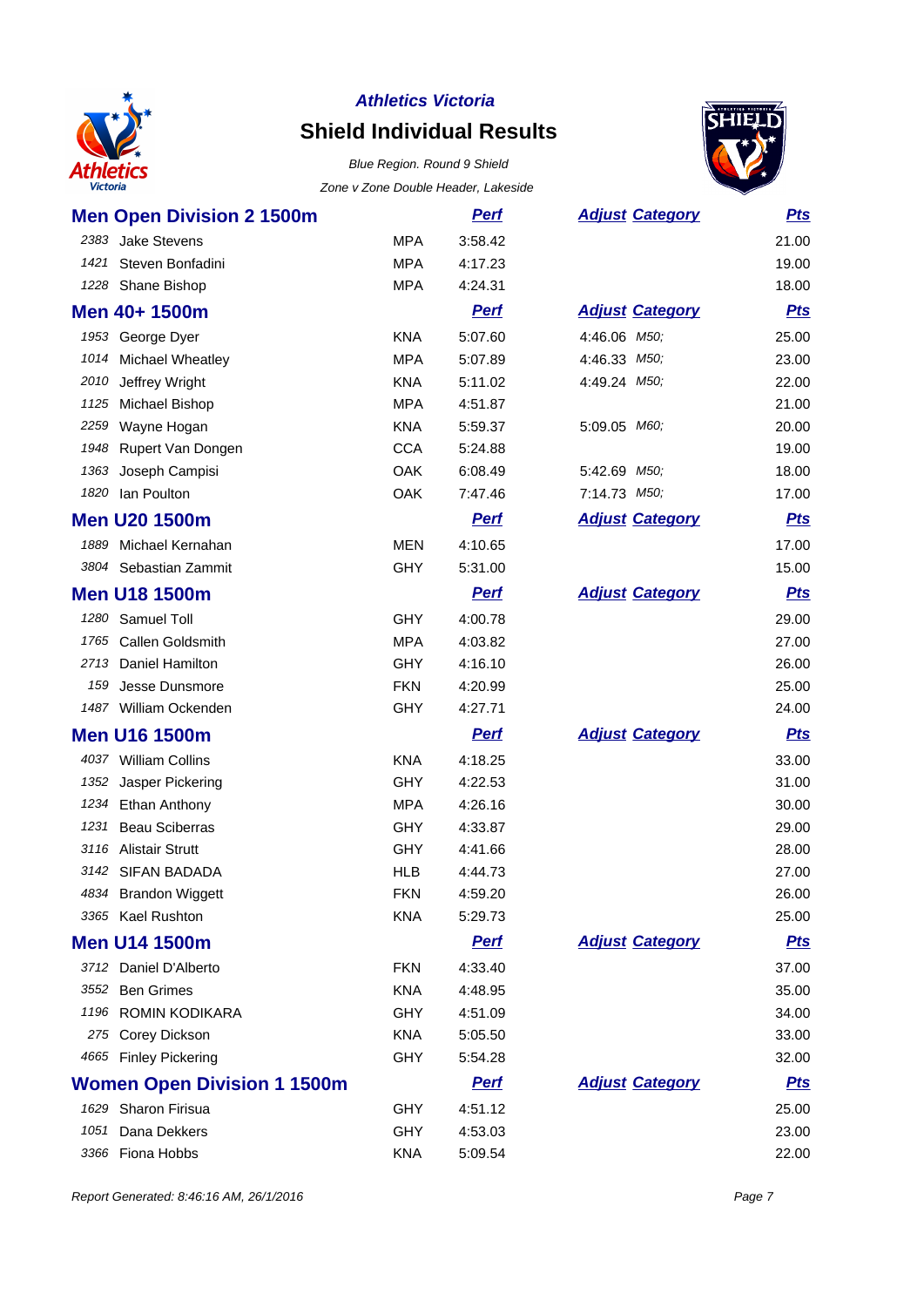

### **Shield Individual Results**

1314 Brooke Gordon GHY 5:34.50 21.00 Blue Region. Round 9 Shield Zone v Zone Double Header, Lakeside



**Women Open Division 2 1500m Perf Perf Adjust** Category **Pts** 2670 Henrietta Lawrence FKN 4:40.95 25.00 1695 Claire Johnson MEN 4:58.47 23.00 1886 Helen Bryan MEN 5:21.48 22.00 4087 Lucy Romanoff FKN 5:36.56 21.00 1888 Kim Fernandes MEN 6:20.43 20.00 1184 Jeanne Bryan 19.00 19.00 MEN 7:20.40 19.00 19.00 19.00 19.00 19.00 19.00 19.00 19.00 19.00 19.00 19.00 19 **Women 40+ 1500m** *Perf**Perf**Adjust**Category**Pts* 1548 Simone Quin KNA 4:58.59 9.00 559 Susanne Wilson KNA 5:13.41 7.00 4208 Lynn Bullock GHY 6:34.90 6.00 **Women U20 1500m** *Perf**Perf**Adjust**Category**Pts* 103 Bree Warren KNA 4:44.75 9.00 3188 Maddison Holmstrom SAN 5:19.36 7.00 **Women U18 1500m** *Perf**Perf**Adjust**Category**Pts* 1740 Kaitlin Barr GHY 5:06.32 33.00 4564 Ashleigh Lefevre **SAN** 5:07.85 31.00 5186 Clea Clifford FKN 5:43.54 30.00 **Women U16 1500m Perf Adjust Category Pts** 1267 Matisse Lazzari CCA 5:10.84 33.00 2230 Emily Dann San San Strategy SAN 5:14.85 31.00 **Women U14 1500m** *Perf**Perf**Adjust**Category**Pts* 3667 Sophie Bolmat 33.00 SAN 5:25.80 33.00 3350 Leah O'Sullivan GHY 5:27.02 31.00 3138 Alice Oakley Kerr SAN 5:29.51 30.00 3311 Genevieve Watson KNA 5:29.55 29.00 2592 Sophia Hanlon GHY 5:39.31 28.00 **Men Open Division 1 4x100m Relay Perf Adjust** Category **Pts** Glenhuntly GHY 44.77 73.50 Frankston FKN 45.34 63.00 **Men Open Division 2 4x100m Relay Perf Adjust** Category **Pts** Casey Cardinia CCA 44.62 31.50 **Men 40+ 4x100m Relay Perf Perf Adjust Category Pts** Glenhuntly GHY 52.12 37.50 Oakleigh OAK 64.85 30.00 **Men U20 4x100m Relay Perf Perf Adjust Category Pts** Sandringham 25.50 25.50 25.50 25.50 25.50 25.50 25.50 25.50 25.50 25.50 25.50 25.50 25.50 25.50 25.50 25.50 25

Mentone 18.00 and 18.00 MEN 47.17 18.00 MEN 47.17 18.00

Report Generated: 8:46:17 AM, 26/1/2016 **Page 8**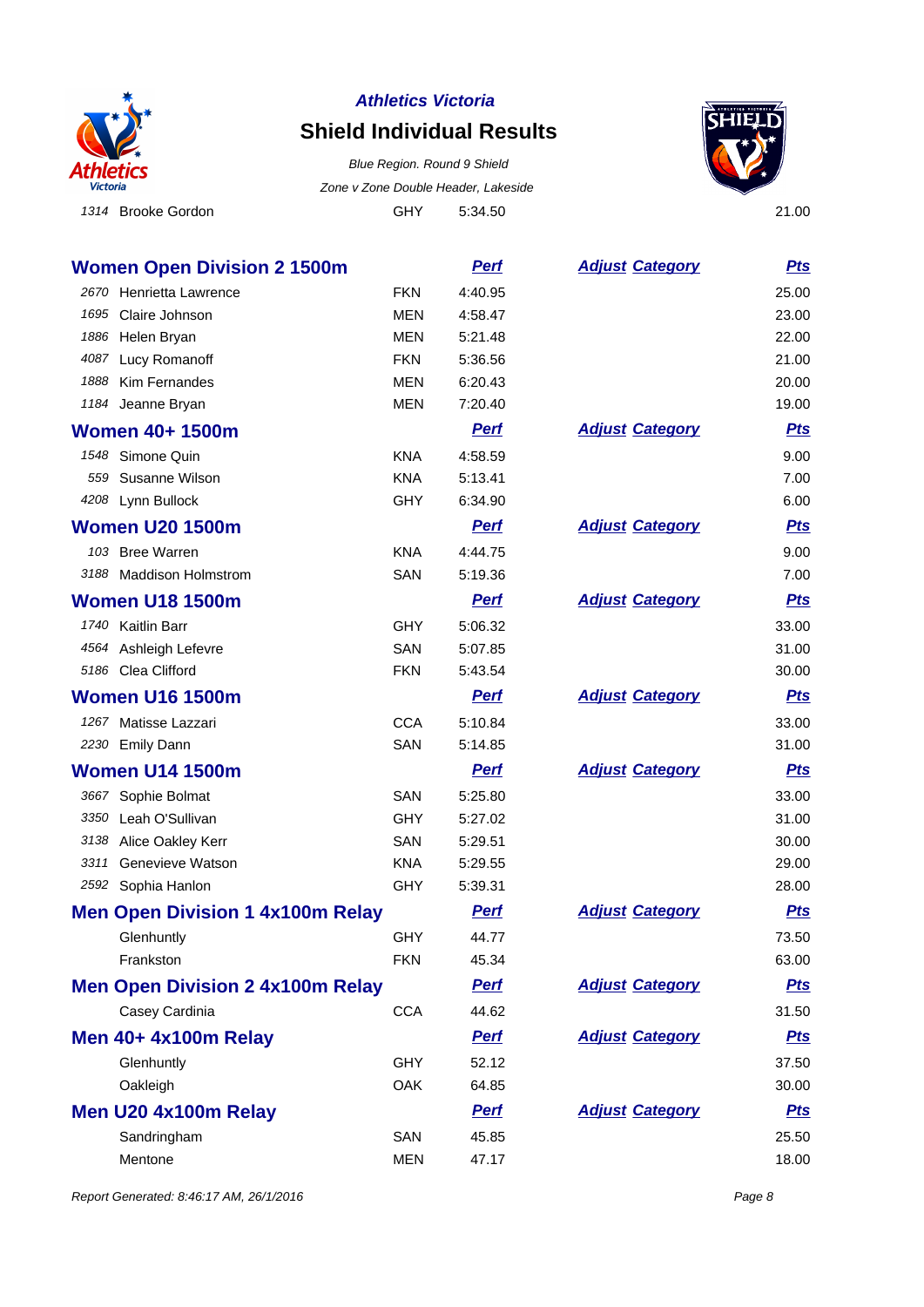

## **Shield Individual Results**





| Victoria                                  | Zone v Zone Double Header, Lakeside |                  |                        |            |
|-------------------------------------------|-------------------------------------|------------------|------------------------|------------|
| Men U18 4x100m Relay                      |                                     | <b>Perf</b>      | <b>Adjust Category</b> | <b>Pts</b> |
| Casey Cardinia                            | <b>CCA</b>                          | 45.82            |                        | 43.50      |
| Knox                                      | <b>KNA</b>                          | 59.49            |                        | 36.00      |
| Men U16 4x100m Relay                      |                                     | <b>Perf</b>      | <b>Adjust Category</b> | <b>Pts</b> |
| Casey Cardinia                            | <b>CCA</b>                          | 49.17            |                        | 49.50      |
| <b>Women Open Division 1 4x100m Relay</b> |                                     | <b>Perf</b>      | <b>Adjust Category</b> | <b>Pts</b> |
| Glenhuntly                                | <b>GHY</b>                          | 51.67            |                        | 37.50      |
| Sandringham                               | SAN                                 | 52.14            |                        | 30.00      |
| <b>Women Open Division 2 4x100m Relay</b> |                                     | <b>Perf</b>      | <b>Adjust Category</b> | <b>Pts</b> |
| Frankston                                 | <b>FKN</b>                          | 51.48            |                        | 37.50      |
| Casey Cardinia                            | <b>CCA</b>                          | 57.50            |                        | 30.00      |
| Frankston                                 | <b>FKN</b>                          | 56.11            |                        | 0.00       |
| Women U18 4x100m Relay                    |                                     | <b>Perf</b>      | <b>Adjust Category</b> | <b>Pts</b> |
| Mentone                                   | <b>MEN</b>                          | 53.46            |                        | 49.50      |
| Women U16 4x100m Relay                    |                                     | <b>Perf</b>      | <b>Adjust Category</b> | <b>Pts</b> |
| Sandringham                               | SAN                                 | 52.02            |                        | 49.50      |
| Glenhuntly                                | <b>GHY</b>                          | 59.03            |                        | 42.00      |
| Women U14 4x100m Relay                    |                                     | <b>Perf</b>      | <b>Adjust Category</b> | <b>Pts</b> |
| Casey Cardinia                            | <b>CCA</b>                          | 57.46            |                        | 49.50      |
| <b>Women U14 80m Hurdles</b>              |                                     | <b>Perf</b>      | <b>Adjust Category</b> | <b>Pts</b> |
| 3386 Aisling O'Connor Buckley             | <b>GHY</b>                          | $13.57 (-0.6)$   | 76cm                   | 33.00      |
| 5338 Chandra Abrahams                     | <b>CCA</b>                          | 13.97(0.9)       | 76cm                   | 30.00      |
| 3543 Gretel McKenzie                      | <b>GHY</b>                          | 15.07(0.9)       | 76cm                   | 28.00      |
| 3269 Jennifer Macdonald                   | <b>CCA</b>                          | $15.69$ $(-0.6)$ | 76cm                   | 26.00      |
| <b>Men U14 90m Hurdles</b>                |                                     | <b>Perf</b>      | <b>Adjust Category</b> | <b>Pts</b> |
| 3636 Noah Oliver                          | <b>MEN</b>                          | 14.86(0.9)       | 76cm                   | 37.00      |
| <b>Women U16 90m Hurdles</b>              |                                     | <b>Perf</b>      | <b>Adjust Category</b> | <u>Pts</u> |
| 210 Annabelle Holman                      | SAN                                 | 14.34(1.1)       | 76cm                   | 33.00      |
| 3421<br>Ines Vandame                      | SAN                                 | 14.60(1.1)       | 76cm                   | 30.00      |
| 4044 Kaelah Elvish                        | <b>FKN</b>                          | 14.73(1.1)       | 76cm                   | 28.00      |
| <b>Chloe Satchwell</b><br>3621            | <b>CCA</b>                          | 15.56(0.4)       | 76cm                   | 26.00      |
| 3739 Madeleine Conacher                   | SAN                                 | 16.53(0.4)       | 76cm                   | 0.00       |
| <b>Men U16 100m Hurdles</b>               |                                     | <b>Perf</b>      | <b>Adjust Category</b> | <u>Pts</u> |
| 206 Aaron Leferink                        | SAN                                 | 13.79(2.4)       | 84cm                   | 33.00      |
| 3698 Samuel Merrick                       | <b>CCA</b>                          | $15.26 (-0.9)$   | 84cm                   | 30.00      |
| 3164 HAYDEN WOLRATH                       | <b>HLB</b>                          | $15.70 (-0.9)$   | 84cm                   | 28.00      |
| <b>TRISTAN ABBOTT</b><br>3511             | <b>CCA</b>                          | 15.91(2.4)       | 84cm                   | 26.00      |
| 3822 Michael Hough                        | <b>KNA</b>                          | 16.63(2.4)       | 84cm                   | 24.00      |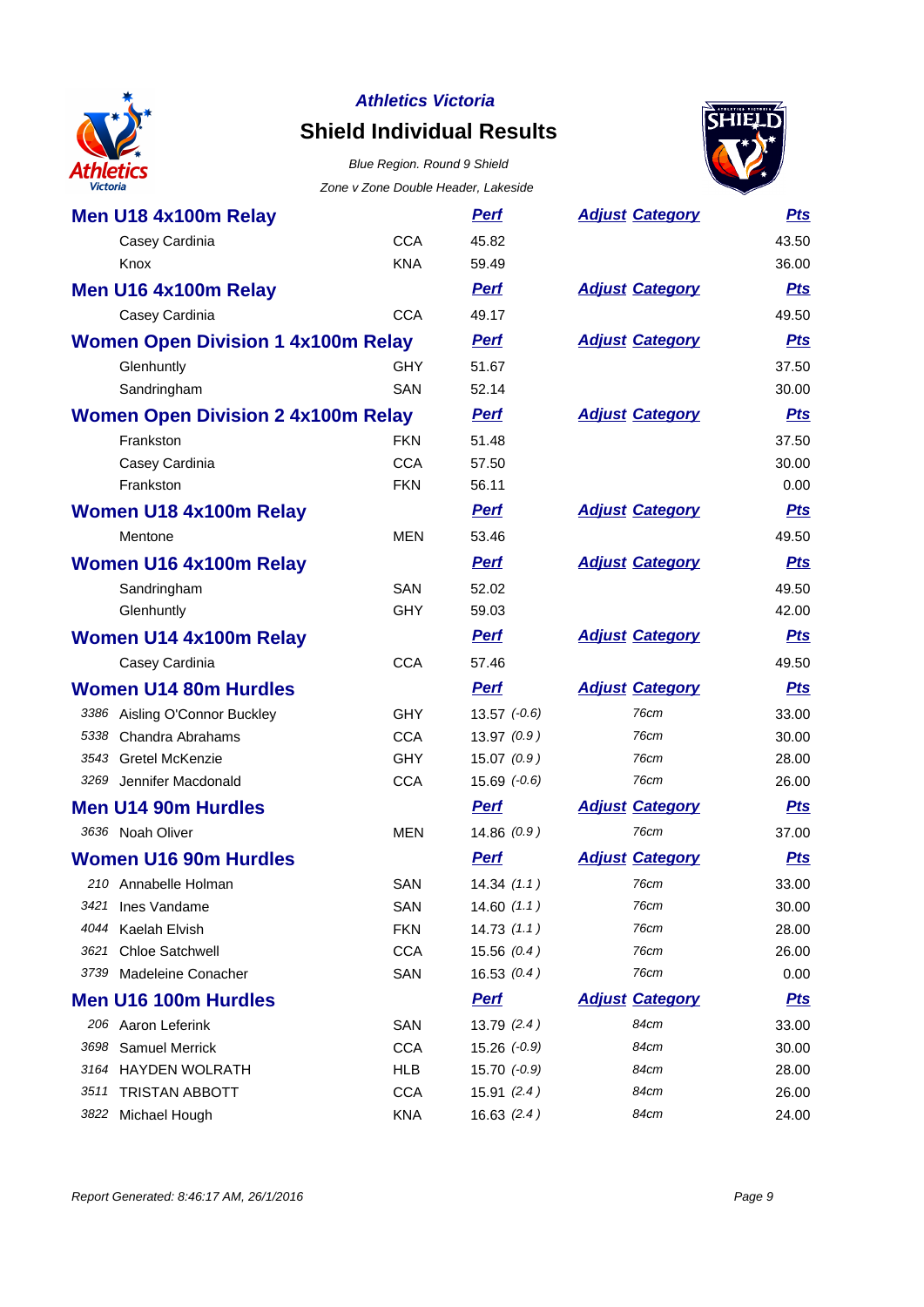

# **Shield Individual Results**

#### Blue Region. Round 9 Shield Zone v Zone Double Header, Lakeside



| <b>Women Open Division 1 100m Hurdles</b> |            | <u>Perf</u>      | <b>Adjust Category</b> | <b>Pts</b> |
|-------------------------------------------|------------|------------------|------------------------|------------|
| 3173 Jennifer King                        | GHY        | 15.81(0.5)       | 84cm                   | 25.00      |
| 2928 Emily McLean                         | <b>GHY</b> | 16.79(1.4)       | 84cm                   | 22.00      |
| <b>Women Open Division 2 100m Hurdles</b> |            | <u>Perf</u>      | <b>Adjust Category</b> | <b>Pts</b> |
| 5373 Cara Moody                           | <b>CCA</b> | 18.81(0.5)       | 84cm                   | 25.00      |
| <b>Women U18 100m Hurdles</b>             |            | <b>Perf</b>      | <b>Adjust Category</b> | <u>Pts</u> |
| 4165 Claudia Whitfort                     | <b>GHY</b> | $16.70$ $(-1.4)$ | 76cm                   | 33.00      |
| 1006 Jordyn McConchie                     | <b>FKN</b> | 18.39(1.7)       | 76cm                   | 30.00      |
| <b>Men Open Division 2 110m Hurdles</b>   |            | <u>Perf</u>      | <b>Adjust Category</b> | <u>Pts</u> |
| 3697 Nicholas Merrick                     | <b>CCA</b> | $15.35$ $(-1.1)$ | 106cm                  | 21.00      |
| Men 40+ 110m Hurdles                      |            | Perf             | <b>Adjust Category</b> | <b>Pts</b> |
| 4035 Brendan Leane                        | <b>OAK</b> | $22.08$ $(-0.2)$ | M50 (100m, 91cm);      | 25.00      |
| Men U20 110m Hurdles                      |            | <b>Perf</b>      | <b>Adjust Category</b> | <b>Pts</b> |
| 4672 Zac Calvez                           | <b>MEN</b> | $15.92$ $(-1.1)$ | 99cm                   | 17.00      |
| <b>Men U18 110m Hurdles</b>               |            | <b>Perf</b>      | <b>Adjust Category</b> | <b>Pts</b> |
| 3696 Benjamin Merrick                     | <b>CCA</b> | $17.15 (-0.4)$   | 91cm                   | 29.00      |
| 3650 Harry Blackburn                      | <b>KNA</b> | $17.75 (-0.4)$   | 91cm                   | 26.00      |
| <b>Men Open Division 1 2000m Walk</b>     |            | <b>Perf</b>      | <b>Adjust Category</b> | <u>Pts</u> |
| 1508 Ralph Bennett                        | <b>GHY</b> | 11:34.4h         |                        | 49.00      |
| 3337 Anthony Doran                        | <b>GHY</b> | 12:50.8h         |                        | 46.00      |
| 3075 Geoff Barrow                         | <b>MEN</b> | 13:11.2h         |                        | 44.00      |
| 3842 John Morrison                        | SAN        | 15:07.9h         |                        | 42.00      |
| <b>Men Open Division 2 2000m Walk</b>     |            | <b>Perf</b>      | <b>Adjust Category</b> | <b>Pts</b> |
| 2385 Kyle Bird                            | <b>MPA</b> | 8:35.8h          |                        | 21.00      |
| Men 40+ 2000m Walk                        |            | <b>Perf</b>      | <b>Adjust Category</b> | <u>Pts</u> |
| 1948 Rupert Van Dongen                    | <b>CCA</b> | 12:00.8h         |                        | 25.00      |
| 2010<br>Jeffrey Wright                    | <b>KNA</b> | 16:09.6h         | 15:01.7h <i>M50</i> ;  | 22.00      |
| 4483 Noel Fairburn                        | <b>KNA</b> | 16:52.6h         | 15:41.7h M50,          | 20.00      |
| <b>Men U18 2000m Walk</b>                 |            | <b>Perf</b>      | <b>Adjust Category</b> | <u>Pts</u> |
| 1599 Reese Walmsley                       | <b>KNA</b> | 8:34.5h          |                        | 29.00      |
| <b>Men U16 2000m Walk</b>                 |            | <b>Perf</b>      | <b>Adjust Category</b> | <b>Pts</b> |
| 217 Hayden Walmsley                       | <b>KNA</b> | 9:48.8h          |                        | 33.00      |
| <b>Men U14 2000m Walk</b>                 |            | <b>Perf</b>      | <b>Adjust Category</b> | <u>Pts</u> |
| 275 Corey Dickson                         | <b>KNA</b> | 9:48.4h          |                        | 37.00      |
| 4539 Josh Jensen                          | <b>KNA</b> | 11:48.5h         |                        | 34.00      |
| <b>Women Open Division 1 2000m Walk</b>   |            | <b>Perf</b>      | <b>Adjust Category</b> | <u>Pts</u> |
| 3113 Simone McInnes                       | GHY        | 9:09.1h          |                        | 25.00      |
| <b>Women Open Division 2 2000m Walk</b>   |            | <b>Perf</b>      | <b>Adjust Category</b> | <u>Pts</u> |
| 1184 Jeanne Bryan                         | <b>MEN</b> | 19:23.9h         |                        | 25.00      |

Report Generated: 8:46:18 AM, 26/1/2016 **Page 10**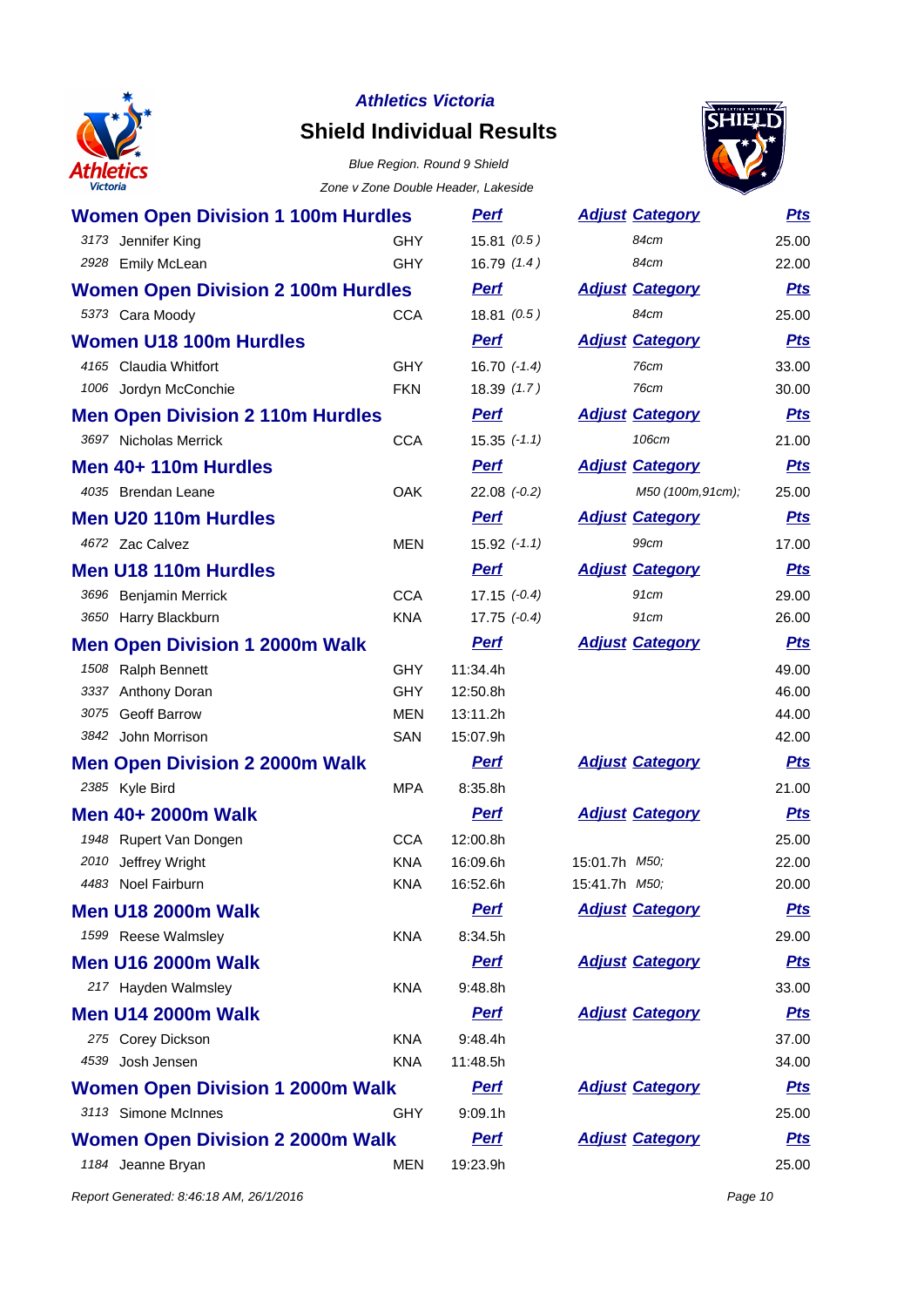

# **Shield Individual Results**

#### Blue Region. Round 9 Shield Zone v Zone Double Header, Lakeside



| <b>Women 40+ 2000m Walk</b>                |            | <b>Perf</b> | <b>Adjust Category</b> | <b>Pts</b> |
|--------------------------------------------|------------|-------------|------------------------|------------|
| 80 Heather Carr                            | <b>GHY</b> | 10:56.8h    | 9:18.2h F60;           | 9.00       |
| 3825<br><b>Gwen Steed</b>                  | <b>GHY</b> | 12:57.8h    | 11:01.1h F60;          | 6.00       |
| 4547 Sandra Howorth                        | <b>GHY</b> | 13:44.8h    | 12:47.0h F50;          | 0.00       |
| Women U18 2000m Walk                       |            | <b>Perf</b> | <b>Adjust Category</b> | <b>Pts</b> |
| 3241 Jessica Lillie                        | <b>KNA</b> | 12:08.5h    |                        | 33.00      |
| 4432 Samantha Miller                       | <b>GHY</b> | 13:46.2h    |                        | 30.00      |
| Women U16 2000m Walk                       |            | <b>Perf</b> | <b>Adjust Category</b> | <b>Pts</b> |
| 226 Rebecca Henderson                      | <b>CCA</b> | 9:30.6h     |                        | 33.00      |
| <b>Brodie Richardson</b><br>179            | <b>KNA</b> | 11:59.7h    |                        | 30.00      |
| Women U14 2000m Walk                       |            | <b>Perf</b> | <b>Adjust Category</b> | <u>Pts</u> |
| 2883 Charlotte Hay                         | <b>KNA</b> | 10:51.8h    |                        | 33.00      |
| 3261 Kathleen O'Mahony                     | <b>KNA</b> | 11:15.9h    |                        | 30.00      |
| Men U16 2000m Steeple                      |            | <b>Perf</b> | <b>Adjust Category</b> | <u>Pts</u> |
| 1231 Beau Sciberras                        | GHY        | 7:01.20     | 76cm                   | 33.00      |
| <b>Ethan Anthony</b><br>1234               | <b>MPA</b> | 6:54.68     | 76cm                   | 0.00       |
| James Burren<br>2234                       | <b>KNA</b> | 6:50.30     | 76cm                   | 0.00       |
| 3764 James Paton                           | <b>FKN</b> | 6:47.10     | <b>76cm</b>            | 0.00       |
| Men U14 2000m Steeple                      |            | <b>Perf</b> | <b>Adjust Category</b> | <u>Pts</u> |
| 3712 Daniel D'Alberto                      | <b>FKN</b> | 7:03.20     | 76cm                   | 37.00      |
| 4921 ned buxton                            | <b>FKN</b> | 7:26.80     | 76cm                   | 34.00      |
| 275 Corey Dickson                          | <b>KNA</b> | 8:20.40     | 76cm                   | 32.00      |
| Women U16 2000m Steeple                    |            | <b>Perf</b> | <b>Adjust Category</b> | <b>Pts</b> |
| 2631 Annabelle Eastman                     | <b>SAN</b> | 7:37.30     | 76cm                   | 31.50      |
| 3202 Meg Oakley Kerr                       | SAN        | 7:37.30     | 76cm                   | 31.50      |
| 2131 Tess Patterson                        | <b>KNA</b> | 8:27.20     | 76cm                   | 28.00      |
| Women U14 2000m Steeple                    |            | <b>Perf</b> | <b>Adjust Category</b> | <u>Pts</u> |
| 3955 Jaimee-Lee Code                       | <b>CCA</b> | 8:07.10     | 76cm                   | 33.00      |
| <b>Men Open Division 1 3000m Steeple</b>   |            | <b>Perf</b> | <b>Adjust Category</b> | <u>Pts</u> |
| 1353 Beau Lang                             | <b>GHY</b> | 10:33.37    | 91cm                   | 49.00      |
| Men 40+ 3000m Steeple                      |            | <b>Perf</b> | <b>Adjust Category</b> | <b>Pts</b> |
| 1569 Angelo Portelli                       | <b>GHY</b> | 15:07.08    | 76cm                   | 25.00      |
| Men U20 3000m Steeple                      |            | <b>Perf</b> | <b>Adjust Category</b> | <u>Pts</u> |
| 117 Nathan Percy                           | <b>KNA</b> | 9:17.77     | 91cm                   | 17.00      |
| Men U18 3000m Steeple                      |            | <b>Perf</b> | <b>Adjust Category</b> | <u>Pts</u> |
| 1333 Jeremy Fraser                         | <b>MPA</b> | 11:16.47    |                        | 0.00       |
| 2705 Lachlan Herd                          | <b>CCA</b> | 10:26.84    |                        | 0.00       |
| <b>Women Open Division 1 3000m Steeple</b> |            | <b>Perf</b> | <b>Adjust Category</b> | <u>Pts</u> |
| 1027 Cassie Higham                         | <b>GHY</b> | 11:48.00    | 76cm                   | 25.00      |

| :18.2h F60;                   | 9.00       |
|-------------------------------|------------|
| :01.1h F60;                   | 6.00       |
| 2:47.0h <i>F50;</i>           | 0.00       |
| <b>Adjust Category</b>        | <b>Pts</b> |
|                               | 33.00      |
|                               | 30.00      |
| <u><b>Adjust Category</b></u> | <u>Pts</u> |
|                               | 33.00      |
|                               | 30.00      |
| <u><b>Adjust Category</b></u> | <b>Pts</b> |
|                               | 33.00      |
|                               | 30.00      |
| Adjust Category               | <u>Pts</u> |
| 76cm                          | 33.00      |
| 76cm                          | 0.00       |
| 76cm                          | 0.00       |
| 76cm                          | 0.00       |
| <u><b>Adjust Category</b></u> | <b>Pts</b> |
| 76cm                          | 37.00      |
| 76cm                          | 34.00      |
| 76cm                          | 32.00      |
| <b>Adjust Category</b>        | <b>Pts</b> |
| 76cm                          | 31.50      |
| 76cm                          | 31.50      |
| 76cm                          | 28.00      |
| <u><b>Adjust Category</b></u> | <u>Pts</u> |
| 76cm                          | 33.00      |
| <u><b>Adjust Category</b></u> | Pts        |
| 91cm                          | 49.00      |
| Adjust Category               | <b>Pts</b> |
| 76cm                          | 25.00      |
| <b>Adjust Category</b>        | <u>Pts</u> |
| 91cm                          | 17.00      |
| Adjust Category               | <b>Pts</b> |
|                               | 0.00       |
|                               | 0.00       |
| Adjust Category               | <u>Pts</u> |
| 76cm                          | 25.00      |
|                               |            |

Report Generated: 8:46:18 AM, 26/1/2016 **Page 11**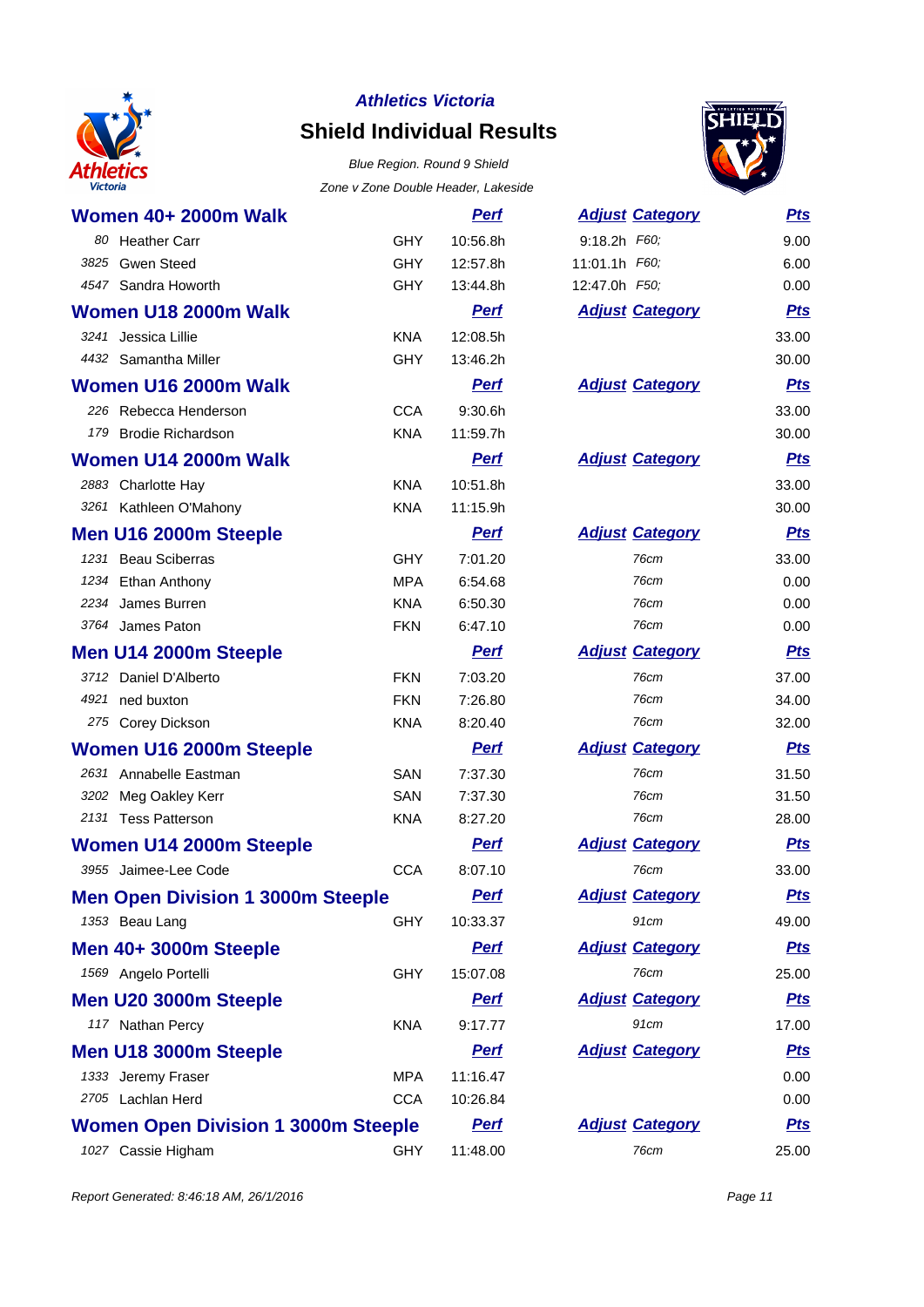

# **Shield Individual Results**



| <b>Women Open Division 2 3000m Steeple</b> |            | <u>Perf</u>     | <b>Adjust Category</b> | <b>Pts</b> |
|--------------------------------------------|------------|-----------------|------------------------|------------|
| 1695 Claire Johnson                        | <b>MEN</b> | 12:06.60        | 76cm                   | 25.00      |
| 1214 Selam Gifford                         | <b>FKN</b> | 12:21.30        | 76cm                   | 22.00      |
| 2037 Joanne Pratt                          | <b>CCA</b> | 13:12.20        | 76cm                   | 20.00      |
| Women U18 3000m Steeple                    |            | <b>Perf</b>     | <b>Adjust Category</b> | <u>Pts</u> |
| 1740 Kaitlin Barr                          | <b>GHY</b> | 12:20.70        |                        | 0.00       |
| <b>Men Open Division 1 Long Jump</b>       |            | <b>Perf</b>     | <b>Adjust Category</b> | <b>Pts</b> |
| 3841 Ben King                              | <b>SAN</b> | 6.48m $(2.6)$   |                        | 49.00      |
| 97 Nicholas Hum T/F20                      | <b>GHY</b> | 6.40m $(-0.1)$  | 6.46m 720;             | 46.00      |
| 1353<br>Beau Lang                          | <b>GHY</b> | 5.31m $(+0.0)$  |                        | 44.00      |
| 4946 Alex Dwyer T/F37                      | <b>FKN</b> | 5.14m           |                        | 42.00      |
| 3582 Warren Staines                        | <b>FKN</b> | 4.86m           |                        | 40.00      |
| <b>Men Open Division 2 Long Jump</b>       |            | <b>Perf</b>     | <b>Adjust Category</b> | <b>Pts</b> |
| 3697 Nicholas Merrick                      | <b>CCA</b> | $5.78m$ $(1.8)$ |                        | 21.00      |
| 3561 Matthew Dunn                          | <b>OAK</b> | 4.90 $m(0.9)$   |                        | 18.00      |
| 5155 James Munro                           | <b>CCA</b> | 4.71m $(+0.0)$  |                        | 16.00      |
| 3818 Rebecca Leane                         | <b>OAK</b> | $3.80m$ $(0.3)$ |                        | 14.00      |
| Men 40+ Long Jump                          |            | <b>Perf</b>     | <b>Adjust Category</b> | <u>Pts</u> |
| 4490 Geoffrey Whitehead                    | <b>KNA</b> | 5.09m           |                        | 25.00      |
| 3817 Patrick Leane                         | <b>OAK</b> | 3.44m $(0.1)$   | 4.26m M60;             | 22.00      |
| 4035 Brendan Leane                         | <b>OAK</b> | $3.72m (-3.9)$  | 4.16m <i>M50</i> ;     | 20.00      |
| 4483 Noel Fairburn                         | <b>KNA</b> | 2.56m           | 2.86m M50;             | 18.00      |
| <b>Men U20 Long Jump</b>                   |            | <u>Perf</u>     | <b>Adjust Category</b> | <u>Pts</u> |
| 4672 Zac Calvez                            | <b>MEN</b> | 5.63m $(+0.0)$  |                        | 17.00      |
| 3028 Josh Linford                          | SAN        | $5.58m (-0.3)$  |                        | 14.00      |
| <b>Men U18 Long Jump</b>                   |            | <b>Pert</b>     | <b>Adjust Category</b> | <b>Pts</b> |
| 2596 Michael Cann                          | <b>FKN</b> | $6.55m$ $(1.5)$ |                        | 29.00      |
| 3017 Tom Tanojevic                         | <b>SAN</b> | 6.02m(0.5)      |                        | 26.00      |
| 3502 Corey Robinson                        | <b>KNA</b> | 5.46m $(+0.0)$  |                        | 24.00      |
| 2705 Lachlan Herd                          | <b>CCA</b> | 5.41m $(2.0)$   |                        | 22.00      |
| 3650<br>Harry Blackburn                    | <b>KNA</b> | $5.27m$ $(1.1)$ |                        | 20.00      |
| 1599 Reese Walmsley                        | <b>KNA</b> | 3.80m           |                        | 0.00       |
| <b>Men U16 Long Jump</b>                   |            | <b>Perf</b>     | <b>Adjust Category</b> | <b>Pts</b> |
| 5381 Will Hamill                           | <b>FKN</b> | 6.08m(2.6)      |                        | 33.00      |
| 3472 Tristan Scheirs                       | SAN        | 5.92m           |                        | 30.00      |
| 4166 Yotam Kimchi                          | GHY        | 5.77m           |                        | 28.00      |
| 206 Aaron Leferink                         | SAN        | 5.60m $(0.5)$   |                        | 26.00      |
| <b>Samuel Merrick</b><br>3698              | <b>CCA</b> | 5.32m $(2.7)$   |                        | 24.00      |
| 3164 HAYDEN WOLRATH                        | <b>HLB</b> | 5.31m $(0.6)$   |                        | 22.00      |
| 3253 Kyle Llewellyn                        | <b>MPA</b> | $5.05m$ $(1.6)$ |                        | 20.00      |
| 3405 Zach Lane                             | <b>FKN</b> | 4.81m (0.6)     |                        | 18.00      |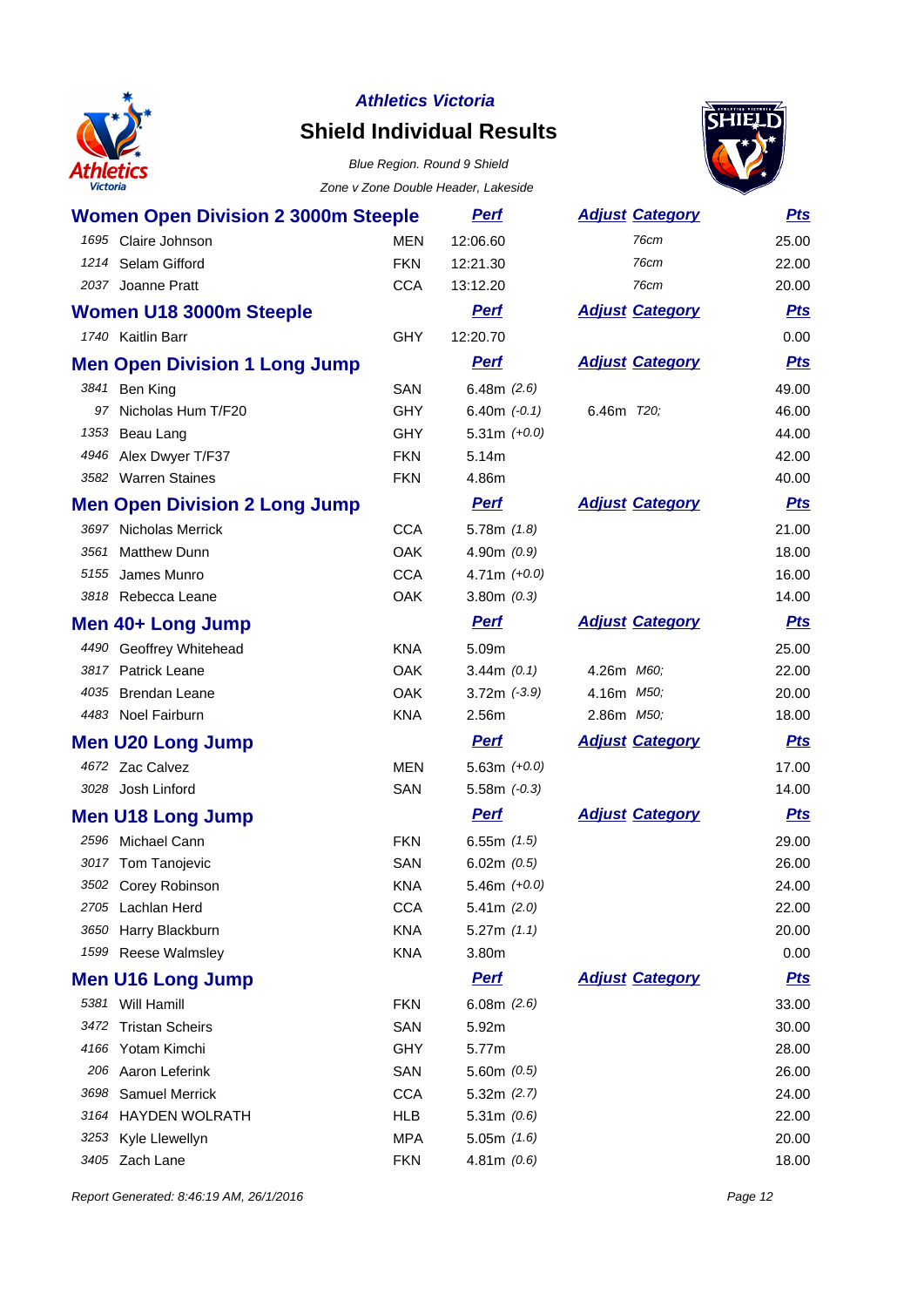

# **Shield Individual Results**

#### Blue Region. Round 9 Shield Zone v Zone Double Header, Lakeside



| victoria |                                        | Zone v Zone Double Header, Lakeside |                   |                        |            |
|----------|----------------------------------------|-------------------------------------|-------------------|------------------------|------------|
|          | 3509 Declan McBean                     | <b>HLB</b>                          | 4.76 $m(0.3)$     |                        | 16.00      |
| 3873     | Cameron De Bruin                       | <b>CCA</b>                          | 4.60m (1.9)       |                        | 14.00      |
| 217      | Hayden Walmsley                        | <b>KNA</b>                          | 3.48m             |                        | 12.00      |
| 3142     | <b>SIFAN BADADA</b>                    | <b>HLB</b>                          | 4.39m $(-3.4)$    |                        | 0.00       |
| 3163     | Jack Buller                            | <b>HLB</b>                          | 4.41m $(0.5)$     |                        | 0.00       |
| 3265     | Benjamin Petrie                        | <b>FKN</b>                          | 3.12m $(-0.4)$    |                        | 0.00       |
|          | 3603 Isaac Taylor                      | <b>FKN</b>                          | <b>NM</b>         |                        | 0.00       |
|          | <b>Men U14 Long Jump</b>               |                                     | <b>Perf</b>       | <b>Adjust Category</b> | <b>Pts</b> |
|          | 4494 Jackson Sweet                     | SAN                                 | $5.12m (-0.6)$    |                        | 37.00      |
| 4278     | Cameron Hathway                        | SAN                                 | 4.61m $(-0.4)$    |                        | 34.00      |
| 276      | <b>Liam Glew</b>                       | <b>GHY</b>                          | 4.60m $(3.1)$     |                        | 32.00      |
| 4539     | Josh Jensen                            | <b>KNA</b>                          | 3.05m             |                        | 30.00      |
| 275      | Corey Dickson                          | <b>KNA</b>                          | <b>NM</b>         |                        | 0.00       |
|          | 3636 Noah Oliver                       | <b>MEN</b>                          | <b>NM</b>         |                        | 0.00       |
|          | <b>Women Open Division 1 Long Jump</b> |                                     | <b>Perf</b>       | <b>Adjust Category</b> | <u>Pts</u> |
|          | 3136 Emma Knight                       | <b>SAN</b>                          | 5.80m(2.2)        |                        | 25.00      |
|          | 2762 Ruby Holten                       | SAN                                 | 4.76m             |                        | 22.00      |
| 1314     | <b>Brooke Gordon</b>                   | <b>GHY</b>                          | 4.08m             |                        | 20.00      |
|          | 4103 Kaitlyn Papworth T/F20            | <b>GHY</b>                          | $3.71m$ $(-3.0)$  | 3.74m 720;             | 18.00      |
|          | 1027 Cassie Higham                     | <b>GHY</b>                          | 3.18m $(-1.4)$    |                        | 16.00      |
| 1051     | Dana Dekkers                           | <b>GHY</b>                          | 2.96m             |                        | 14.00      |
|          | 1475 Anna Ross                         | <b>GHY</b>                          | 2.11m             |                        | 0.00       |
|          | <b>Women Open Division 2 Long Jump</b> |                                     | <b>Perf</b>       | <b>Adjust Category</b> | <u>Pts</u> |
|          | 3864 Carmen De Bruin                   | <b>CCA</b>                          | 5.10m $(0.9)$     |                        | 25.00      |
| 3417     | Megan Heap                             | <b>FKN</b>                          | 4.80 $m(2.3)$     |                        | 22.00      |
|          | 3637 Tess Parton                       | MEN                                 | 4.59m             |                        | 20.00      |
| 3903     | <b>Elise Ponchard</b>                  | <b>FKN</b>                          | 4.11m(3.6)        |                        | 18.00      |
| 2037     | Joanne Pratt                           | <b>CCA</b>                          | 3.51 <sub>m</sub> |                        | 16.00      |
|          | 1886 Helen Bryan                       | <b>MEN</b>                          | 2.83m             |                        | 14.00      |
|          | 4087 Lucy Romanoff                     | <b>FKN</b>                          | 3.94m             |                        | 0.00       |
|          | 5156 Kate Munro                        | <b>CCA</b>                          | 3.28m $(-1.1)$    |                        | 0.00       |
|          | <b>Women U20 Long Jump</b>             |                                     | <b>Perf</b>       | <b>Adjust Category</b> | <u>Pts</u> |
|          | 1609 Clodagh Grogan                    | SAN                                 | 4.56m $(2.6)$     |                        | 9.00       |
|          | <b>Women U18 Long Jump</b>             |                                     | <b>Perf</b>       | <b>Adjust Category</b> | <b>Pts</b> |
|          | 3411 Ella Collis                       | MEN                                 | 5.03m $(0.2)$     |                        | 33.00      |
|          | 2865 Piper Montag                      | <b>MAC</b>                          | 4.97m $(+0.0)$    |                        | 30.00      |
|          | 4165 Claudia Whitfort                  | <b>GHY</b>                          | 4.88m $(+0.0)$    |                        | 28.00      |
|          | 4065 Cassandra Cain                    | <b>FKN</b>                          | 4.68m             |                        | 26.00      |
|          | 1006 Jordyn McConchie                  | <b>FKN</b>                          | 4.64m $(0.8)$     |                        | 24.00      |
| 3241     | Jessica Lillie                         | KNA                                 | 4.01m             |                        | 22.00      |
|          | 4144 Tessa Bottomley                   | <b>CCA</b>                          | 3.74m             |                        | 20.00      |
|          | 4537 Alyssa Prosser                    | <b>CCA</b>                          | NM                |                        | 0.00       |

Report Generated: 8:46:20 AM, 26/1/2016 **Page 13**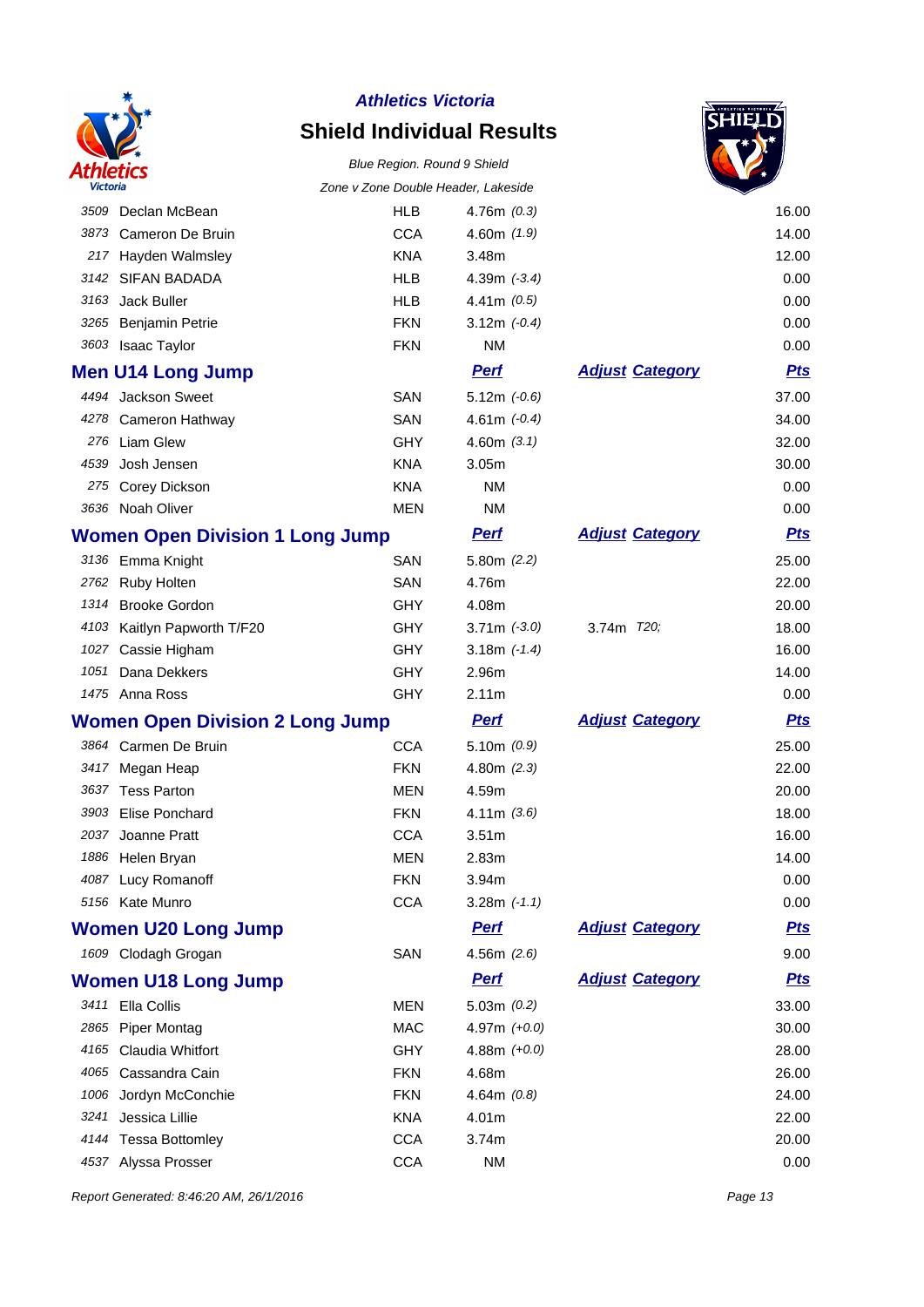

## **Shield Individual Results**

4576 Tasmin Elwin **Elwin FKN** 4.19m (+0.0) 4.19m (+0.0) Blue Region. Round 9 Shield Zone v Zone Double Header, Lakeside



|      | <b>Women U16 Long Jump</b>            |            | <b>Perf</b>       | <b>Adjust Category</b> | <u>Pts</u> |
|------|---------------------------------------|------------|-------------------|------------------------|------------|
|      | 4044 Kaelah Elvish                    | <b>FKN</b> | $5.12m (+0.0)$    |                        | 33.00      |
| 3334 | Jessica Welford                       | <b>MEN</b> | 4.95m $(0.5)$     |                        | 30.00      |
| 3638 | Ruby Paterno                          | <b>MEN</b> | 4.52m $(0.6)$     |                        | 28.00      |
| 3651 | <b>Holly Hodges</b>                   | <b>KNA</b> | 4.25m             |                        | 26.00      |
| 179  | <b>Brodie Richardson</b>              | <b>KNA</b> | 3.29 <sub>m</sub> |                        | 24.00      |
|      | 4656 Jemima Savage                    | <b>MEN</b> | 3.69m             |                        | 0.00       |
|      | <b>Women U14 Long Jump</b>            |            | <b>Pert</b>       | <b>Adjust Category</b> | <u>Pts</u> |
|      | 5338 Chandra Abrahams                 | <b>CCA</b> | 4.75m $(2.7)$     |                        | 33.00      |
| 281  | Mietta Russell                        | SAN        | 4.73m             |                        | 30.00      |
|      | 3446 Anastasia Weller                 | <b>CCA</b> | 4.58m             |                        | 28.00      |
|      | 3386 Aisling O'Connor Buckley         | <b>GHY</b> | 4.55m $(0.3)$     |                        | 26.00      |
| 4660 | Amber Kamau                           | <b>FKN</b> | 4.30m $(2.5)$     |                        | 24.00      |
| 3581 | <b>Maddison Staines</b>               | <b>FKN</b> | 4.01m             |                        | 22.00      |
| 4694 | Kiyani Sydnor                         | <b>GHY</b> | 3.82m $(+0.0)$    |                        | 20.00      |
| 260  | Dayna Crees T/F35                     | <b>CCA</b> | 2.25m             |                        | 0.00       |
| 3269 | Jennifer Macdonald                    | <b>CCA</b> | 4.32m $(+0.0)$    |                        | 0.00       |
| 3444 | <b>Hayley Burne</b>                   | <b>CCA</b> | 3.51 <sub>m</sub> |                        | 0.00       |
| 3454 | <b>Felicity Jouvelet</b>              | <b>CCA</b> | <b>DNS</b>        |                        | 0.00       |
| 3519 | Abigail Newman                        | <b>GHY</b> | 3.37m $(0.7)$     |                        | 0.00       |
|      | 3963 Alyssa Neale                     | <b>CCA</b> | 4.25m             |                        | 0.00       |
| 4400 | Alyssa Wooding                        | <b>FKN</b> | 3.53m $(+0.0)$    |                        | 0.00       |
|      | 4715 Gemma Craddock                   | <b>GHY</b> | 3.34 $m(0.2)$     |                        | 0.00       |
|      | <b>Men Open Division 1 Pole Vault</b> |            | <u>Perf</u>       | <b>Adjust Category</b> | <u>Pts</u> |
|      | 1353 Beau Lang                        | <b>GHY</b> | 3.40m             |                        | 49.00      |
|      | 526 Alexander Newman                  | <b>GHY</b> | 2.95m             |                        | 46.00      |
|      | 1423 Matthew Wynne                    | <b>GHY</b> | <b>NM</b>         |                        | 0.00       |
|      | <b>Men Open Division 2 Pole Vault</b> |            | <b>Perf</b>       | <b>Adjust Category</b> | <u>Pts</u> |
| 3815 | Daniel Leane                          | <b>OAK</b> | 4.45m             |                        | 21.00      |
|      | 5139 Scott Burriss                    | <b>CCA</b> | 3.55m             |                        | 18.00      |
|      | Men 40+ Pole Vault                    |            | <u>Perf</u>       | <b>Adjust Category</b> | <u>Pts</u> |
|      | 3817 Patrick Leane                    | OAK        | 1.60m             | 2.01m M60;             | 25.00      |
|      | 4035 Brendan Leane                    | OAK        | 1.60m             | 1.76m M50;             | 22.00      |
|      | <b>Men U18 Pole Vault</b>             |            | <b>Perf</b>       | <b>Adjust Category</b> | <u>Pts</u> |
|      | 3017 Tom Tanojevic                    | SAN        | 3.10m             |                        | 29.00      |
|      | 3650 Harry Blackburn                  | <b>KNA</b> | <b>DNS</b>        |                        | 0.00       |
|      | <b>Men U16 Pole Vault</b>             |            | <b>Perf</b>       | <b>Adjust Category</b> | <u>Pts</u> |
|      | 3455 Lochlan Jouvelet                 | <b>CCA</b> | 2.35m             |                        | 31.50      |
| 3661 | Mason Faumuina                        | <b>CCA</b> | 2.35m             |                        | 31.50      |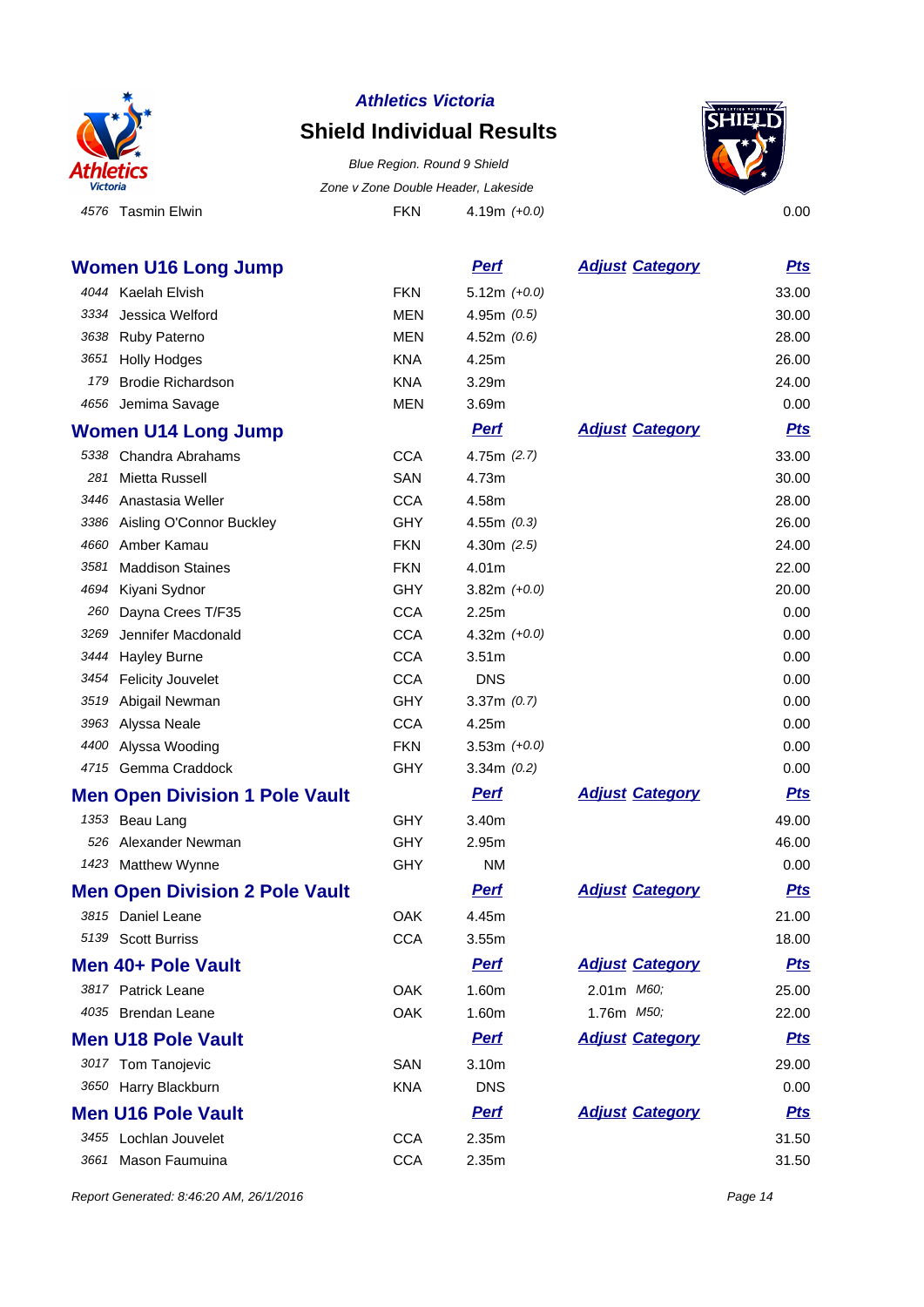

### **Athletics Victoria Shield Individual Results**



| <b>Women Open Division 2 Pole Vault</b> |            | <u>Perf</u> | <b>Adjust Category</b> | <b>Pts</b> |
|-----------------------------------------|------------|-------------|------------------------|------------|
| 5331 Olivia Green                       | <b>MEN</b> | 2.80m       |                        | 25.00      |
| Women 40+ Pole Vault                    |            | <b>Perf</b> | <b>Adjust Category</b> | <u>Pts</u> |
| 3364 Vicki Charles                      | <b>GHY</b> | 1.60m       | 1.85m F50;             | 9.00       |
| <b>Women U18 Pole Vault</b>             |            | <b>Perf</b> | <b>Adjust Category</b> | <b>Pts</b> |
| 4144 Tessa Bottomley                    | <b>CCA</b> | 2.05m       |                        | 33.00      |
| 4537 Alyssa Prosser                     | <b>CCA</b> | 1.90m       |                        | 30.00      |
| <b>Women U14 Pole Vault</b>             |            | <b>Perf</b> | <b>Adjust Category</b> | <u>Pts</u> |
| 3454 Felicity Jouvelet                  | <b>CCA</b> | 1.75m       |                        | 33.00      |
| <b>Men Open Division 1 Javelin</b>      |            | <b>Perf</b> | <b>Adjust Category</b> | <b>Pts</b> |
| 1353 Beau Lang                          | <b>GHY</b> | 43.99m      | 800g                   | 49.00      |
| 2005 Craig Fairburn                     | <b>KNA</b> | 37.29m      | 800g                   | 46.00      |
| 1283 Han Quach                          | <b>GHY</b> | 17.14m      | 800g                   | 44.00      |
| 526 Alexander Newman                    | <b>GHY</b> | <b>NM</b>   | 800g                   | 0.00       |
| 3026 Andrew Conacher                    | SAN        | <b>DNS</b>  | 800g                   | 0.00       |
| <b>Men Open Division 2 Javelin</b>      |            | <b>Perf</b> | <b>Adjust Category</b> | <u>Pts</u> |
| 4143 Sebastien Kerty Blaise             | <b>CCA</b> | 58.80m      | 800g                   | 21.00      |
| 5139 Scott Burriss                      | <b>CCA</b> | 48.62m      | 800g                   | 18.00      |
| Men 40+ Javelin                         |            | <b>Perf</b> | <b>Adjust Category</b> | <b>Pts</b> |
| 1262 Mark Cauchi                        | <b>OAK</b> | 27.45m      | 31.01m M50 (700g);     | 25.00      |
| 3817 Patrick Leane                      | <b>OAK</b> | 24.04m      | 30.53m M60 (600g);     | 22.00      |
| 562 Paul Olsson                         | <b>CCA</b> | 21.56m      | 24.36m M50 (700g);     | 20.00      |
| 3108 Bruce McInnes                      | <b>GHY</b> | 18.78m      | 23.85m M60 (600g);     | 18.00      |
| 4344 Jeffrey Lang                       | GHY        | 18.80m      | 21.24m M50 (700g);     | 16.00      |
| 4483 Noel Fairburn                      | <b>KNA</b> | 18.01m      | 20.35m M50 (700g);     | 14.00      |
| <b>Men U20 Javelin</b>                  |            | <u>Perf</u> | <b>Adjust Category</b> | <b>Pts</b> |
| 3028 Josh Linford                       | <b>SAN</b> | 44.96m      | 800g                   | 17.00      |
| <b>Men U18 Javelin</b>                  |            | <b>Perf</b> | <b>Adjust Category</b> | <b>Pts</b> |
| 5339<br>Isaiah Abrahams                 | <b>CCA</b> | 45.76m      | 700g                   | 29.00      |
| 3650<br>Harry Blackburn                 | <b>KNA</b> | 37.89m      | 700g                   | 26.00      |
| 4290<br><b>Stuart Cafarella</b>         | SAN        | 36.66m      | 700g                   | 24.00      |
| <b>Mitchell Hughes</b><br>3419          | SAN        | 33.09m      | 700g                   | 22.00      |
| 1599<br><b>Reese Walmsley</b>           | <b>KNA</b> | 21.76m      | 700g                   | 20.00      |
| 3017<br>Tom Tanojevic                   | SAN        | 29.42m      | 700g                   | 0.00       |
| <b>Men U16 Javelin</b>                  |            | <b>Pert</b> | <b>Adjust Category</b> | <u>Pts</u> |
| 4010 Connor Malley                      | <b>CCA</b> | 44.34m      | 700g                   | 33.00      |
| 3265<br><b>Benjamin Petrie</b>          | <b>FKN</b> | 32.84m      | 700g                   | 30.00      |
| Declan McBean<br>3509                   | <b>HLB</b> | 29.47m      | 700g                   | 28.00      |
| 3142 SIFAN BADADA                       | <b>HLB</b> | 27.20m      | 700g                   | 26.00      |
| Cameron De Bruin<br>3873                | <b>CCA</b> | 23.57m      | 700g                   | 24.00      |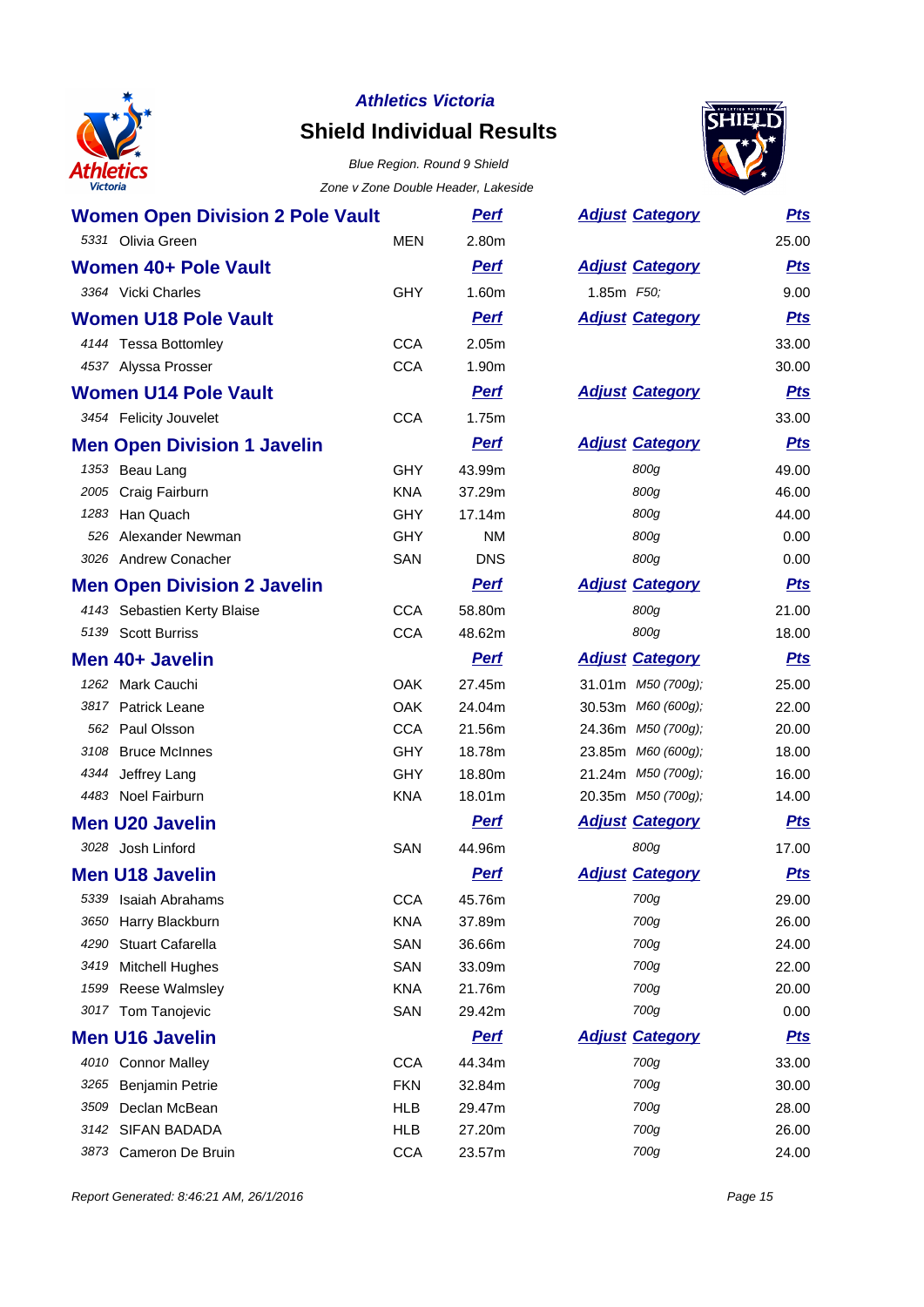

## **Shield Individual Results** Blue Region. Round 9 Shield



| <b>Victoria</b> |                                      |            | Zone v Zone Double Header, Lakeside |                        |            |
|-----------------|--------------------------------------|------------|-------------------------------------|------------------------|------------|
| 206             | Aaron Leferink                       | <b>SAN</b> | 21.50m                              | 700g                   | 22.00      |
| 217             | Hayden Walmsley                      | <b>KNA</b> | 19.69m                              | 700g                   | 20.00      |
| 1234            | Ethan Anthony                        | <b>MPA</b> | <b>DNS</b>                          | 700g                   | 0.00       |
|                 | 3455 Lochlan Jouvelet                | <b>CCA</b> | <b>DNS</b>                          | 700g                   | 0.00       |
|                 | <b>Men U14 Javelin</b>               |            | <b>Perf</b>                         | <b>Adjust Category</b> | <b>Pts</b> |
|                 | 4577 Rhys Tonkin                     | <b>HLB</b> | 33.28m                              | 600g                   | 37.00      |
| 4399            | <b>Trent Matthews</b>                | <b>FKN</b> | 32.10m                              | 600g                   | 34.00      |
| 3422            | Jackson Wallace                      | <b>SAN</b> | 31.36m                              | 600g                   | 32.00      |
|                 | 275 Corey Dickson                    | <b>KNA</b> | <b>DNS</b>                          | 600g                   | 0.00       |
| 3712            | Daniel D'Alberto                     | <b>FKN</b> | <b>DNS</b>                          | 600g                   | 0.00       |
| 4278            | Cameron Hathway                      | <b>SAN</b> | <b>NM</b>                           | 600g                   | 0.00       |
| 4539            | Josh Jensen                          | <b>KNA</b> | <b>DNS</b>                          | 600g                   | 0.00       |
| 4921            | ned buxton                           | <b>FKN</b> | <b>DNS</b>                          | 600g                   | 0.00       |
|                 | <b>Women Open Division 1 Javelin</b> |            | <b>Perf</b>                         | <b>Adjust Category</b> | <b>Pts</b> |
|                 | 3113 Simone McInnes                  | GHY        | 15.14m                              | 600g                   | 25.00      |
| 1027            | Cassie Higham                        | <b>GHY</b> | 11.15m                              | 600g                   | 22.00      |
|                 | 1475 Anna Ross                       | GHY        | <b>DNS</b>                          | 600g                   | 0.00       |
| 2762            | Ruby Holten                          | SAN        | <b>DNS</b>                          | 600g                   | 0.00       |
|                 | 4106 Nicola Davis                    | GHY        | <b>DNS</b>                          | 600g                   | 0.00       |
|                 | <b>Women Open Division 2 Javelin</b> |            | <u>Perf</u>                         | <b>Adjust Category</b> | <u>Pts</u> |
|                 | 4242 Alycia Maher                    | <b>FKN</b> | 35.24m                              | 600g                   | 25.00      |
| 2881            | <b>Corey Pendry</b>                  | <b>HLB</b> | 21.18m                              | 600g                   | 22.00      |
| 2037            | Joanne Pratt                         | <b>CCA</b> | 13.93m                              | 600g                   | 20.00      |
|                 | 4270 Madeline Collis                 | <b>MEN</b> | <b>DNS</b>                          | 600g                   | 0.00       |
|                 | Women 40+ Javelin                    |            | <b>Perf</b>                         | <b>Adjust Category</b> | <b>Pts</b> |
|                 | 4547 Sandra Howorth                  | <b>GHY</b> | 16.25m                              | 19.66m F50 (500g);     | 9.00       |
|                 | 3364 Vicki Charles                   | GHY        | 14.22m                              | 17.20m F50 (500g);     | 6.00       |
|                 | <b>Women U20 Javelin</b>             |            | <b>Perf</b>                         | <b>Adjust Category</b> | <b>Pts</b> |
|                 | 1609 Clodagh Grogan                  | <b>SAN</b> | 16.41m                              | 600g                   | 9.00       |
|                 | <b>Women U18 Javelin</b>             |            | <b>Perf</b>                         | <b>Adjust Category</b> | <u>Pts</u> |
|                 | 4432 Samantha Miller                 | <b>GHY</b> | 31.17m                              | 500g                   | 33.00      |
|                 | 2865 Piper Montag                    | <b>MAC</b> | 28.27m                              | 500g                   | 30.00      |
| 4537            | Alyssa Prosser                       | <b>CCA</b> | 26.38m                              | 500g                   | 28.00      |
| 3501            | Erin Holdway                         | <b>KNA</b> | 23.99m                              | 500g                   | 26.00      |
| 3241            | Jessica Lillie                       | <b>KNA</b> | 19.23m                              | 500g                   | 24.00      |
|                 | <b>Women U16 Javelin</b>             |            | <b>Perf</b>                         | <b>Adjust Category</b> | <u>Pts</u> |
|                 | 3413 Bridie Kelly                    | <b>FKN</b> | 26.53m                              | 500g                   | 33.00      |
| 3651            | <b>Holly Hodges</b>                  | <b>KNA</b> | 23.72m                              | 500g                   | 30.00      |
| 4044            | Kaelah Elvish                        | <b>FKN</b> | 21.82m                              | 500g                   | 28.00      |
| 4287            | Lidia Baxevanis                      | GHY        | 20.39m                              | 500g                   | 26.00      |
| 4656            | Jemima Savage                        | <b>MEN</b> | 8.78m                               | 500g                   | 24.00      |

Report Generated: 8:46:22 AM, 26/1/2016 **Page 16**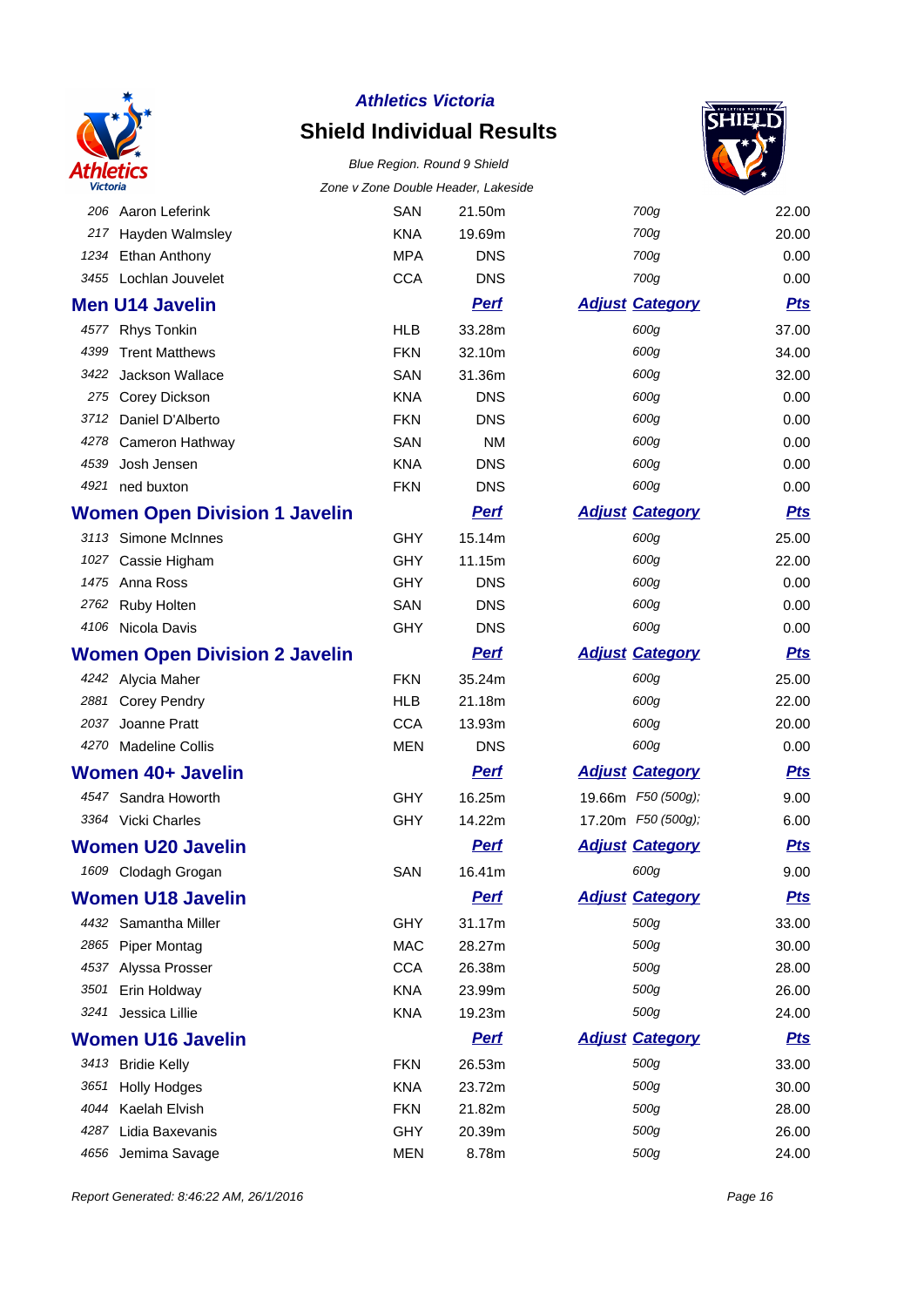

## **Shield Individual Results**



179 Brodie Richardson **KNA** NM 500g 0.00 Blue Region. Round 9 Shield Zone v Zone Double Header, Lakeside

|      | Women U14 Javelin                 |            | <b>Pert</b> | <b>Adjust Category</b> | <u>Pts</u> |
|------|-----------------------------------|------------|-------------|------------------------|------------|
|      | 4503 Sonya Song                   | <b>HLB</b> | 30.44m      | 400g                   | 33.00      |
| 4715 | Gemma Craddock                    | GHY        | 23.49m      | 400g                   | 30.00      |
| 3963 | Alyssa Neale                      | <b>CCA</b> | 22.88m      | 400g                   | 28.00      |
| 3519 | Abigail Newman                    | GHY        | 22.16m      | 400g                   | 26.00      |
| 4400 | Alyssa Wooding                    | <b>FKN</b> | 11.63m      | 400g                   | 24.00      |
|      | 3454 Felicity Jouvelet            | <b>CCA</b> | <b>DNS</b>  | 400g                   | 0.00       |
|      | <b>Men Open Division 1 Discus</b> |            | <b>Perf</b> | <b>Adjust Category</b> | <b>Pts</b> |
|      | 526 Alexander Newman              | GHY        | 30.59m      | 2kg                    | 49.00      |
| 3865 | Ben Hodgens                       | GHY        | 29.56m      | 2kg                    | 46.00      |
|      | 3026 Andrew Conacher              | SAN        | 26.49m      | 2kg                    | 44.00      |
|      | 2005 Craig Fairburn               | <b>KNA</b> | 26.41m      | 2kg                    | 42.00      |
| 265  | Jessee Wyatt T/F33                | <b>FKN</b> | 19.25m      | 25.02m F35;            | 40.00      |
| 3582 | <b>Warren Staines</b>             | <b>FKN</b> | 24.98m      | 2kg                    | 38.00      |
| 1353 | Beau Lang                         | <b>GHY</b> | 21.83m      | 2kg                    | 36.00      |
|      | 3075 Geoff Barrow                 | MEN        | 14.02m      | 2kg                    | 34.00      |
|      | <b>Men Open Division 2 Discus</b> |            | <b>Pert</b> | <b>Adjust Category</b> | <u>Pts</u> |
|      | 5139 Scott Burriss                | <b>CCA</b> | 32.39m      | 2kg                    | 21.00      |
|      | 4143 Sebastien Kerty Blaise       | <b>CCA</b> | 30.59m      | 2kg                    | 18.00      |
|      | 3818 Rebecca Leane                | OAK        | 14.96m      | 2kg                    | 16.00      |
|      | Men 40+ Discus                    |            | <b>Perf</b> | <b>Adjust Category</b> | <u>Pts</u> |
|      | 4035 Brendan Leane                | OAK        | 33.60m      | 35.27m M50 (1.5kg);    | 25.00      |
|      | 3817 Patrick Leane                | OAK        | 29.83m      | 31.32m M60 (1kg);      | 22.00      |
| 562  | Paul Olsson                       | <b>CCA</b> | 26.83m      | 28.17m M50 (1.5kg);    | 20.00      |
| 3108 | <b>Bruce McInnes</b>              | GHY        | 22.83m      | 23.97m M60 (1kg);      | 18.00      |
|      | 4483 Noel Fairburn                | <b>KNA</b> | 22.17m      | 23.27m M50 (1.5kg);    | 16.00      |
| 1149 | Kurt Golonka                      | <b>GHY</b> | 20.62m      | 2kg                    | 14.00      |
| 1262 | Mark Cauchi                       | <b>OAK</b> | 23.23m      | 24.39m M50 (1.5kg);    | 0.00       |
|      | 4344 Jeffrey Lang                 | GHY        | 18.75m      | 19.68m M50 (1.5kg);    | 0.00       |
|      | <b>Men U20 Discus</b>             |            | <b>Perf</b> | <b>Adjust Category</b> | <u>Pts</u> |
|      | 3804 Sebastian Zammit             | <b>GHY</b> | 27.40m      | 1.75kg                 | 17.00      |
|      | 3028 Josh Linford                 | SAN        | <b>NM</b>   | 1.75kg                 | 0.00       |
|      | <b>Men U18 Discus</b>             |            | <b>Pert</b> | <b>Adjust Category</b> | <u>Pts</u> |
|      | 3419 Mitchell Hughes              | SAN        | 31.75m      | 1.5kg                  | 29.00      |
| 3017 | Tom Tanojevic                     | SAN        | 29.87m      | 1.5kg                  | 26.00      |
| 3650 | Harry Blackburn                   | <b>KNA</b> | 28.57m      | 1.5kg                  | 24.00      |
| 1599 | Reese Walmsley                    | <b>KNA</b> | <b>DNS</b>  | 1.5kg                  | 0.00       |
| 4290 | <b>Stuart Cafarella</b>           | SAN        | 28.20m      | 1.5kg                  | 0.00       |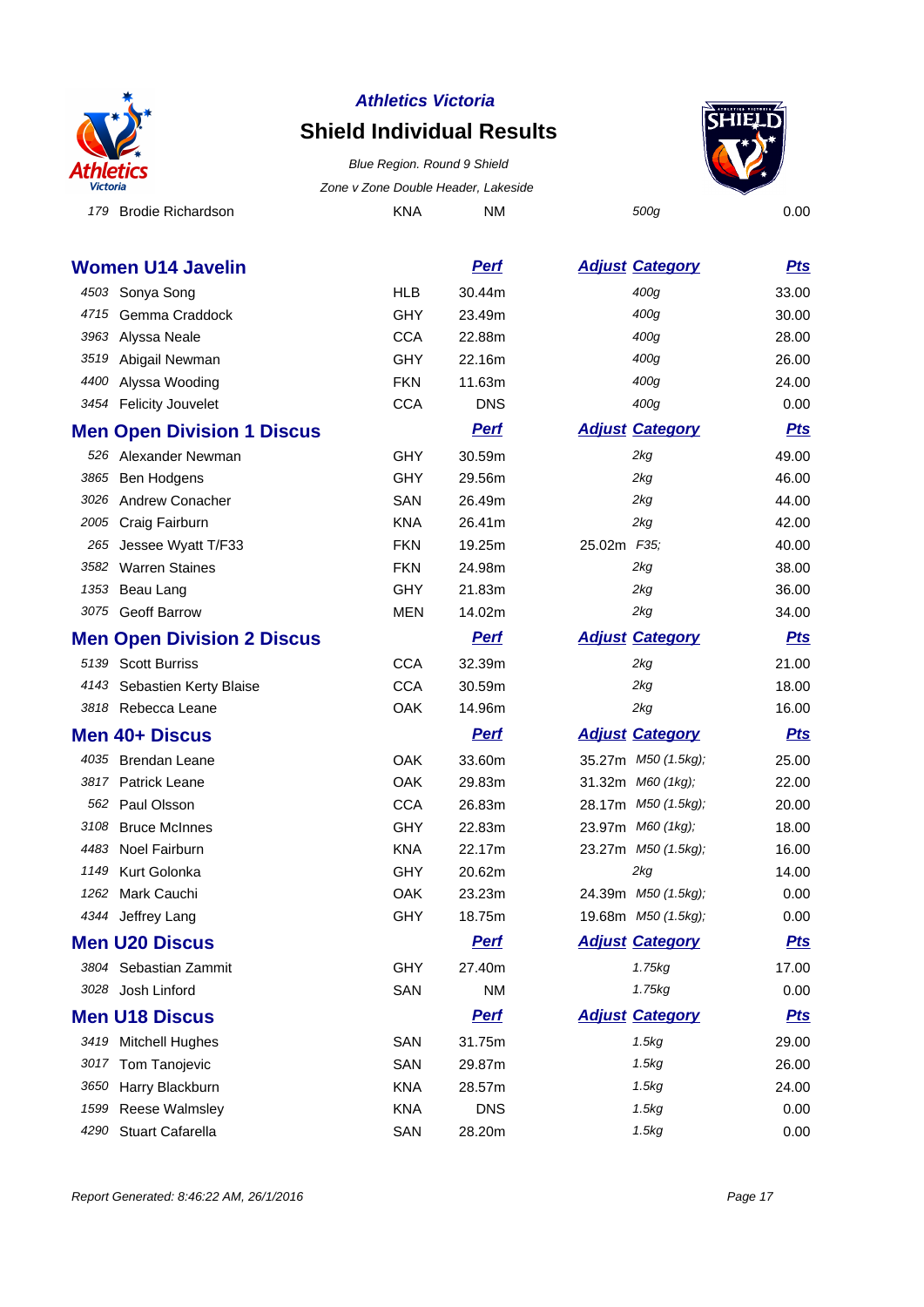

# **Shield Individual Results**

Blue Region. Round 9 Shield Zone v Zone Double Header, Lakeside



| <b>Men U16 Discus</b>               |            | <u>Perf</u> | <b>Adjust Category</b> | <u>Pts</u> |
|-------------------------------------|------------|-------------|------------------------|------------|
| 3265 Benjamin Petrie                | <b>FKN</b> | 36.38m      | 1kg                    | 31.50      |
| <b>Mohamed Mohamed</b><br>4788      | <b>FKN</b> | 36.38m      | 1kg                    | 31.50      |
| 3509<br>Declan McBean               | <b>HLB</b> | 32.50m      | 1kg                    | 28.00      |
| Aaron Leferink<br>206               | SAN        | 27.58m      | 1kg                    | 26.00      |
| Lochlan Jouvelet<br>3455            | <b>CCA</b> | 24.77m      | 1kg                    | 24.00      |
| 3873<br>Cameron De Bruin            | <b>CCA</b> | 23.08m      | 1kg                    | 22.00      |
| 3164 HAYDEN WOLRATH                 | <b>HLB</b> | 21.96m      | 1kg                    | 20.00      |
| 217 Hayden Walmsley                 | <b>KNA</b> | <b>DNS</b>  | 1kg                    | 0.00       |
| 3163<br>Jack Buller                 | <b>HLB</b> | <b>DNS</b>  | 1kg                    | 0.00       |
| 3405 Zach Lane                      | <b>FKN</b> | 19.82m      | 1kg                    | 0.00       |
| <b>Men U14 Discus</b>               |            | <b>Perf</b> | <b>Adjust Category</b> | <b>Pts</b> |
| <b>Rhys Tonkin</b><br>4577          | <b>HLB</b> | 34.91m      | 1kg                    | 37.00      |
| <b>Trent Matthews</b><br>4399       | <b>FKN</b> | 31.29m      | 1kg                    | 34.00      |
| 4494<br>Jackson Sweet               | SAN        | 24.34m      | 1kg                    | 32.00      |
| 4278 Cameron Hathway                | SAN        | 19.79m      | 1kg                    | 30.00      |
| <b>Women Open Division 1 Discus</b> |            | <b>Perf</b> | <b>Adjust Category</b> | <u>Pts</u> |
| 23 Kimberley Mulhall                | SAN        | 49.40m      | 1kg                    | 25.00      |
| Ruby Holten<br>2762                 | SAN        | 28.50m      | 1kg                    | 22.00      |
| 3238<br>Nicole Pennings             | <b>KNA</b> | 27.02m      | 1kg                    | 20.00      |
| Simone McInnes<br>3113              | <b>GHY</b> | 15.80m      | 1kg                    | 18.00      |
| 1027 Cassie Higham                  | <b>GHY</b> | 11.52m      | 1kg                    | 16.00      |
| <b>Women Open Division 2 Discus</b> |            | <b>Perf</b> | <b>Adjust Category</b> | <b>Pts</b> |
| 3637 Tess Parton                    | <b>MEN</b> | 32.92m      | 1kg                    | 25.00      |
| 2881<br><b>Corey Pendry</b>         | <b>HLB</b> | 29.98m      | 1kg                    | 22.00      |
| 3417<br>Megan Heap                  | <b>FKN</b> | 22.67m      | 1kg                    | 20.00      |
| Claire Johnson<br>1695              | <b>MEN</b> | 18.54m      | 1kg                    | 18.00      |
| 3903 Elise Ponchard                 | <b>FKN</b> | 15.34m      | 1kg                    | 16.00      |
| <b>Women 40+ Discus</b>             |            | <b>Perf</b> | <b>Adjust Category</b> | <u>Pts</u> |
| 4547 Sandra Howorth                 | GHY        | 18.30m      | 21.59m F50;            | 9.00       |
| 3364 Vicki Charles                  | <b>GHY</b> | 16.99m      | 20.04m F50;            | 6.00       |
| <b>Women U20 Discus</b>             |            | <b>Perf</b> | <b>Adjust Category</b> | <u>Pts</u> |
| 1609 Clodagh Grogan                 | SAN        | 17.15m      | 1kg                    | 9.00       |
| <b>Women U18 Discus</b>             |            | <b>Perf</b> | <b>Adjust Category</b> | <u>Pts</u> |
| 3501 Erin Holdway                   | <b>KNA</b> | 25.75m      | 1kg                    | 33.00      |
| Jessica Lillie<br>3241              | <b>KNA</b> | 22.79m      | 1kg                    | 30.00      |
| 4432 Samantha Miller                | <b>GHY</b> | 22.75m      | 1kg                    | 28.00      |
| 4537 Alyssa Prosser                 | <b>CCA</b> | <b>DNS</b>  | 1kg                    | 0.00       |
| <b>Women U16 Discus</b>             |            | <b>Perf</b> | <b>Adjust Category</b> | <u>Pts</u> |
| 3740 Nadine Conacher                | SAN        | 31.07m      | 1kg                    | 33.00      |
| 5002 Jemma Owen                     | <b>GHY</b> | 28.53m      | 1kg                    | 30.00      |

Report Generated: 8:46:23 AM, 26/1/2016 **Page 18**